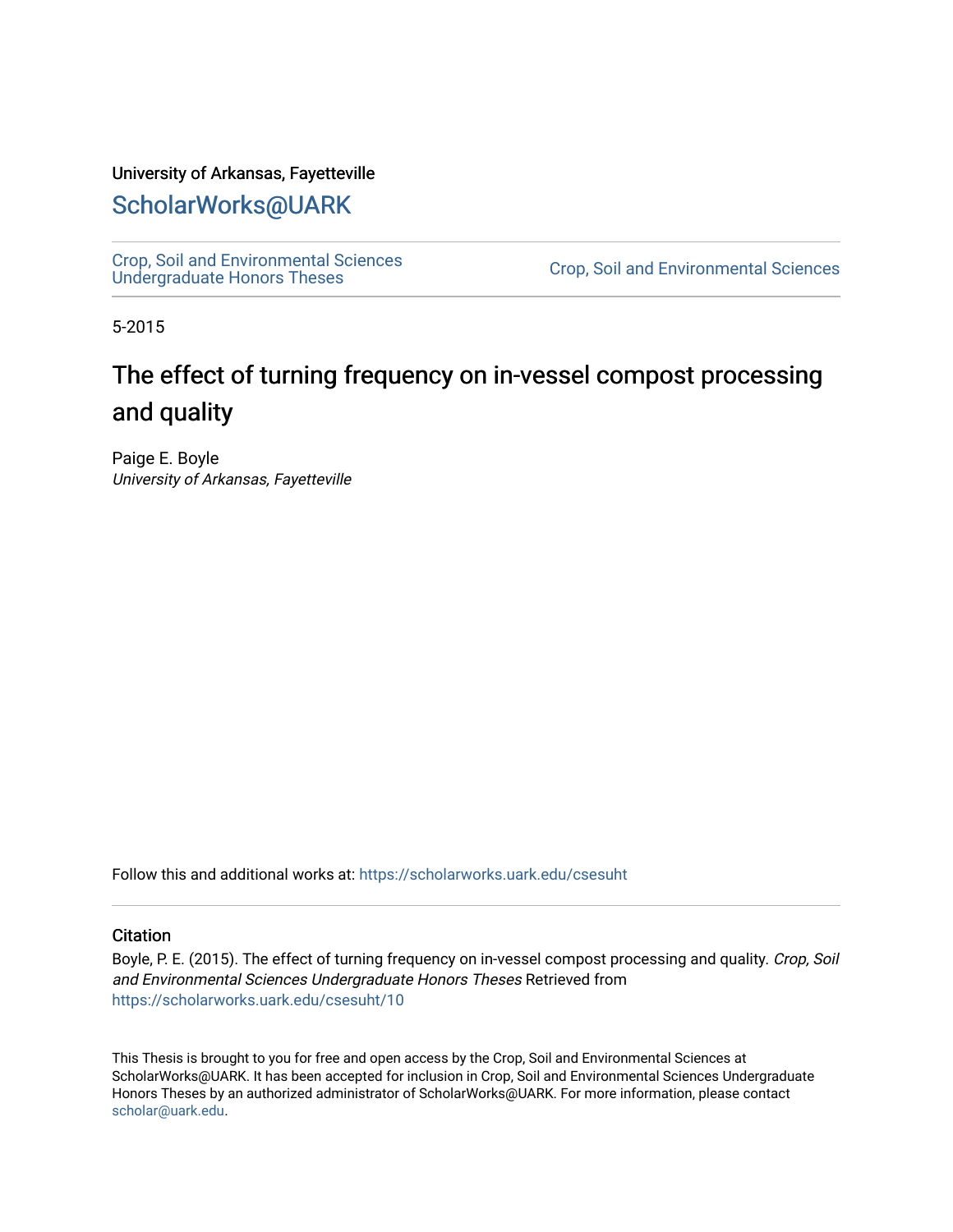The effect of turning frequency on in-vessel compost processing and quality

An Undergraduate Honors Thesis

in the

Department of Crop, Soil, and Environmental Sciences

Submitted in partial fulfillment of the requirements for the University of Arkansas Dale Bumpers College of Agricultural, Food and Life Sciences Honors Program

by

Paige E. Boyle

April, 2015

May C<br>Mary Savin, Ph.D., Chair

<u>Juni 1. Whref</u>

The St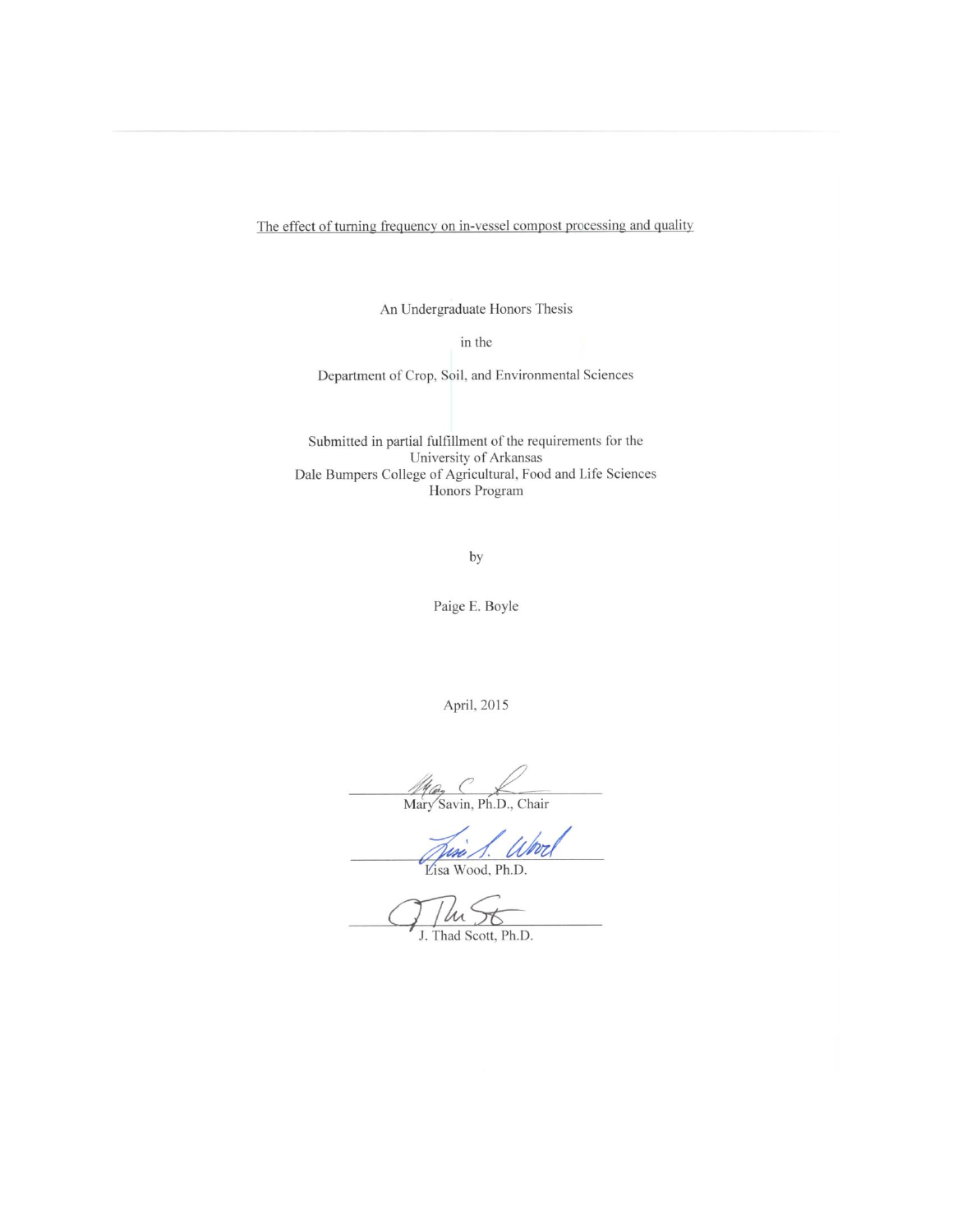## **The Effect of Turning Frequency on In-Vessel Compost Processing and Quality**

An Honors Thesis submitted in partial fulfillment of the requirements of Honors Studies in Environmental, Soil, and Water Science

> By Paige E. Boyle

### Spring 2015

Environmental, Soil, and Water Science

Dale Bumpers College of Agricultural, Food and Life Sciences

University of Arkansas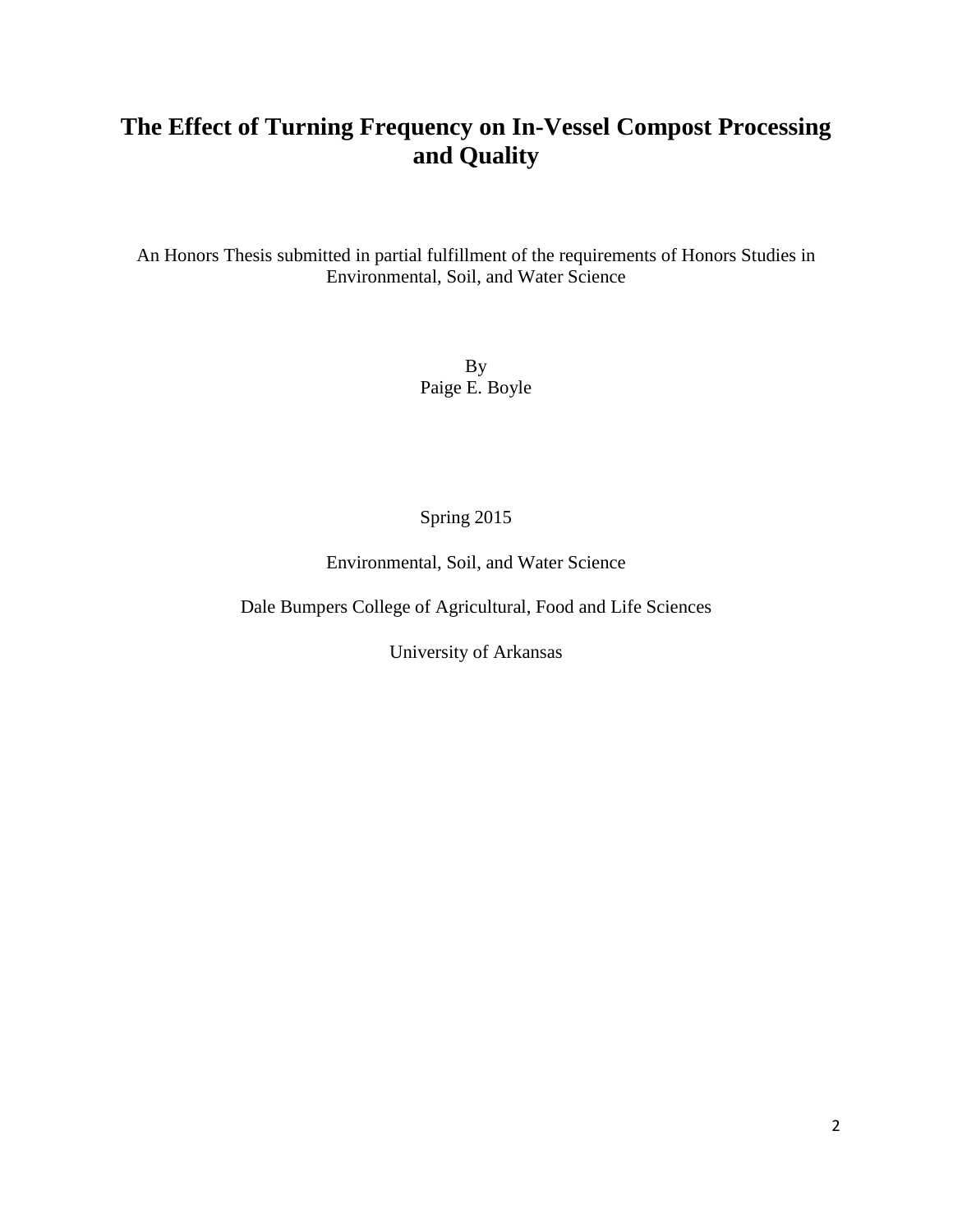## Table of Contents

| Abstract                      | 3  |
|-------------------------------|----|
| Introduction                  | 4  |
| Materials and Methods         | 6  |
| <b>Results and Discussion</b> | 8  |
| Conclusions                   | 17 |
| Tables and Figures            | 18 |
| Acknowledgements              | 26 |
| <b>Literature Cited</b>       | 27 |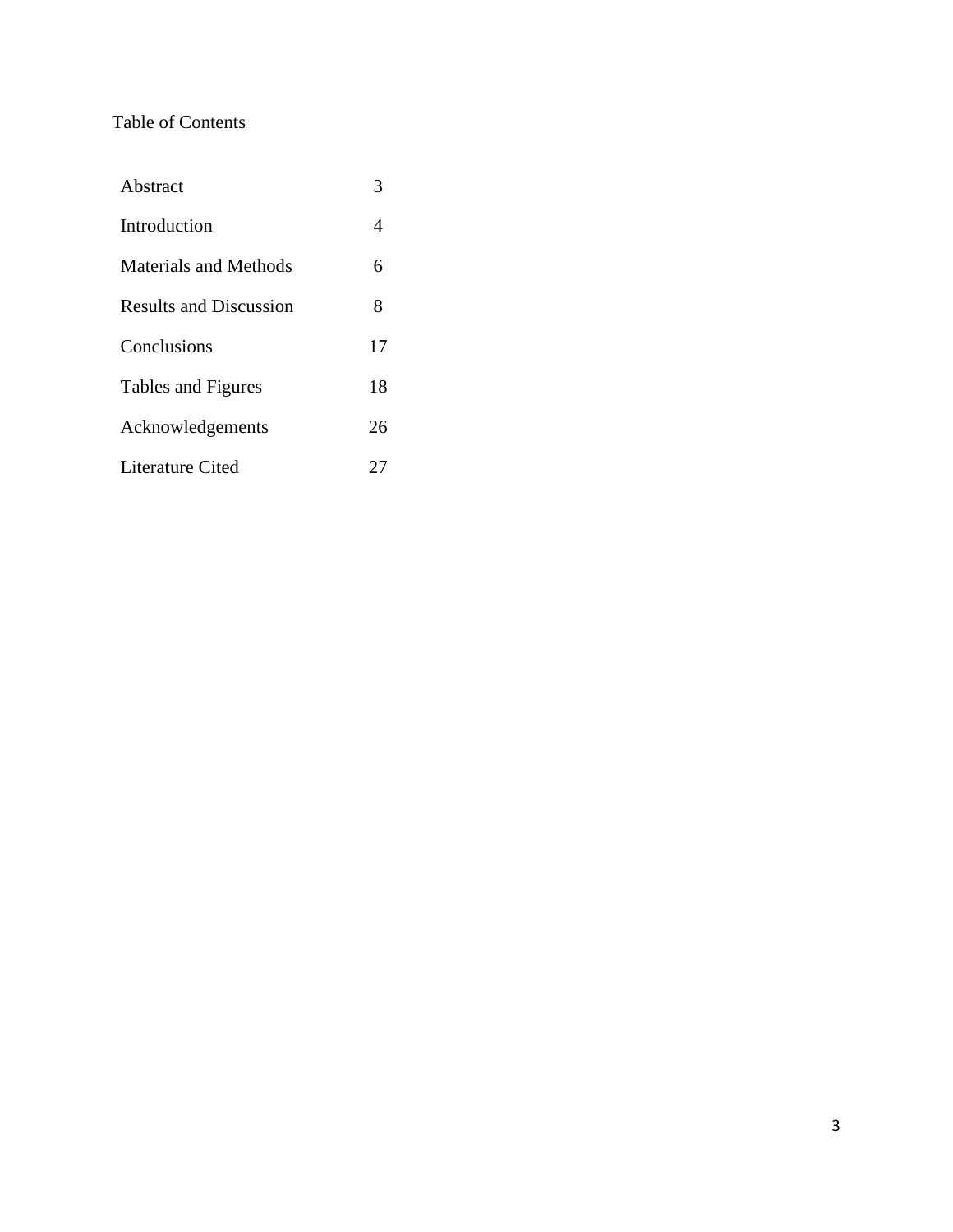#### Abstract

Composting is one way to contribute to the zero waste initiative on the University of Arkansas (UA) campus. In-vessel systems like Earth Tubs<sup> $TM$ </sup> are purported to provide better control of temperature and moisture during the composting process, and have screw augers for turning materials, which helps facilitate microbial activity and thermophilic composting. The goal of this research was to determine if turning frequency affects processing or final quality of compost made with pre- and post-consumer food waste feedstock and a wood chip bulking agent. Turning frequencies (treatment) of 3 days/week and 7 days/week were evaluated over time throughout three vessel filling and composting processes. Temperature, pH, electrical conductivity (EC), and moisture content (MC) were measured weekly during vessel filling. When the vessels reached one half to two thirds volumetric capacity, the compost entered a 30day composting period during which no food waste or wood chips were added to the vessels. Turning of the food waste continued. Additionally, total C, N, C:N ratio, and hot water extractable C (HWEC) and N (HWEN) were measured at the conclusion of composting. Recommended ranges and values for temperature, pH, MC, and total C:N ratio are all possible to reach when composting with Earth Tubs™, but there is little to no effect of 3 days/week versus 7days/week treatment on final quality of compost, and quality is not consistent over time between runs. The Earth Tub<sup>™</sup> systems were not equipped to complete composting within a 3 week period, as composting took between 10-32 weeks in each of the three runs. For large-scale composting of food waste feedstock with wood chip bulking agents on the UA campus, more research would need to be done to assess whether Earth Tubs™ are a viable option, and whether the logistics of having the vessels off-site lend themselves to a sustainable campus-wide composting program.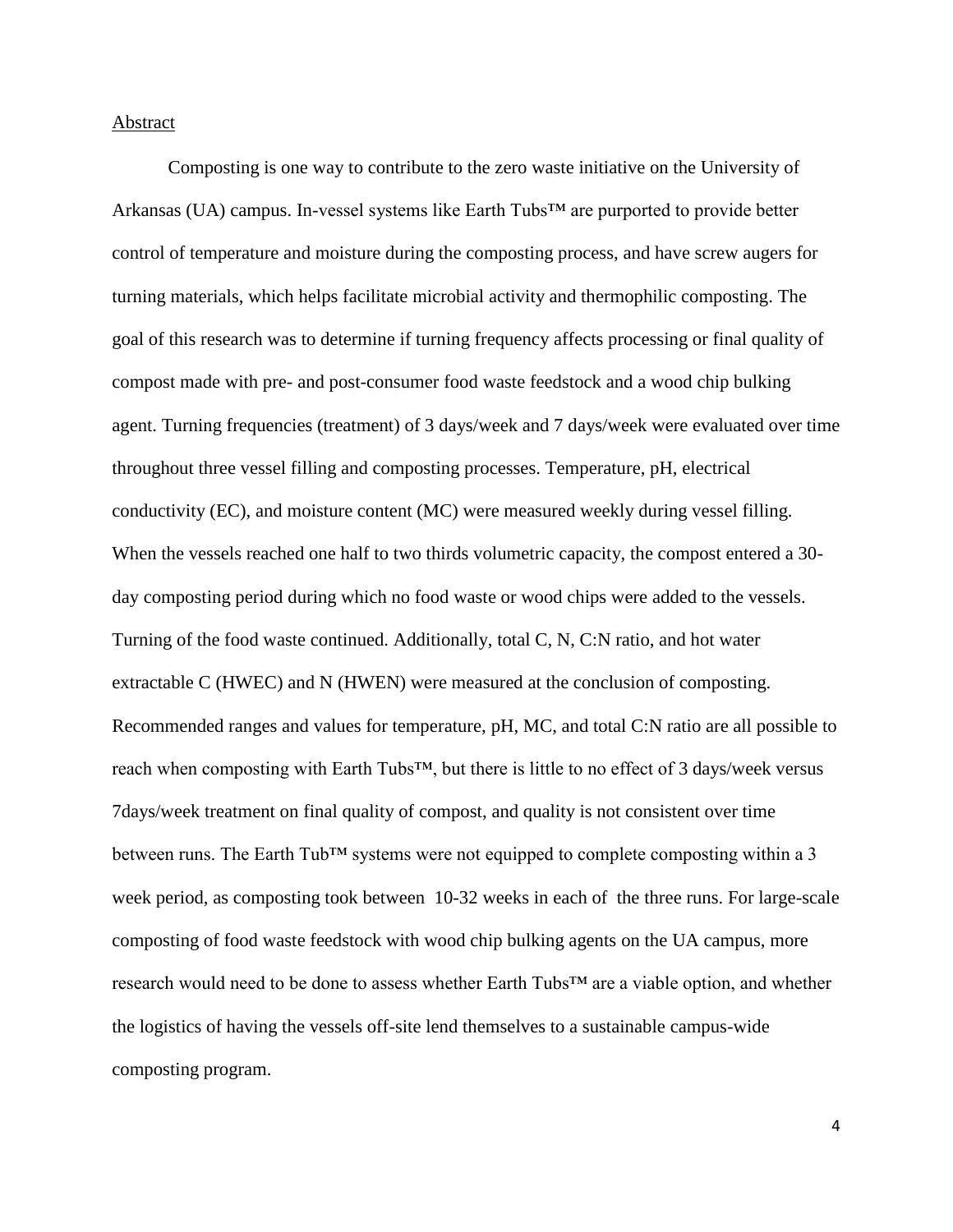#### Introduction

The University of Arkansas (UA) dining halls, run by Chartwell's Food Service, produce approximately 110 metric tons of food waste annually (Personal communication, Kim Johnson, Chartwell's Food Service). With an estimated cost to landfill at \$132.30 per metric ton (personal communication, Gary Enzor, UA Facilities Management), this amounts to \$14,553 to landfill campus dining hall food waste each year.

In 2007, UA signed the American College and University Presidents' Climate Commitment Plan, which launched the university's zero-waste initiative (Personal Communication, Carlos Ochoa, UA Office for Sustainability). The UA now has a goal of being zero waste by 2021, which entails 90% diversion (University of Arkansas Office for Sustainability and Academic Programs [UAOSAP], 2014). The UA Office for Sustainability claims to be at 16% diversion as of December, 2014 (UAOSAP, 2014). In August, 2013, the UA Crop, Soil and Environmental Sciences Club (CSES) Club, in collaboration with the Office for Sustainability, began composting food waste provided by Chartwell's Food Service as a method of diverting food waste from Fulbright Dining center on campus. Composting food waste is one method of increasing the UA diversion rate and reducing waste on campus.

Composting refers to the decomposition of piled, moist organic material under aerobic conditions (Brady and Weil, 2002). For composting to occur, temperatures must progress through a mesophilic range, to a thermophilic stage, followed by a mesophilic curing stage where temperatures reduce to ambient levels (Pepper *et al*., 2006). Mesophilic temperatures are considered moderate, ranging from 15 to 40°C (Brady and Weil, 2002). Thermophilic temperatures range from 45 to 90°C (Brady and Weil, 2002).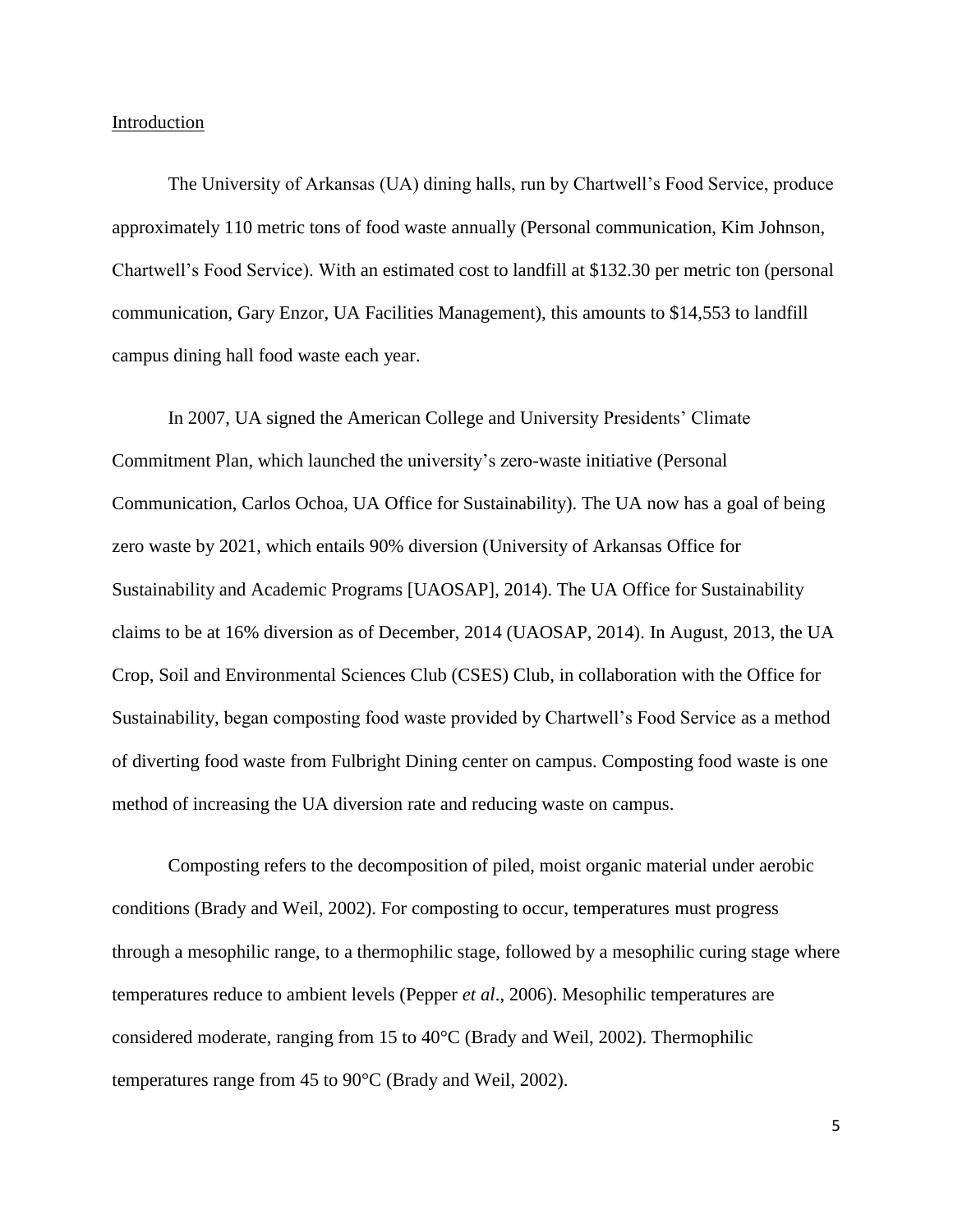Nutrient cycling processes are impacted by aeration. To ensure decomposition of the organic material in compost, proper nutrient ratios, suggested to be between 20:1 and 40:1 for C:N (Kumar *et al.*, 2010; Monson and Murugappan, 2009; Chang and Chen, 2010), are required for input materials (feedstock and bulking agents). Activity of the microbial community is affected by moisture and proper aeration, which are necessary to ensure optimal temperatures are reached during the composting process. Too little aeration can result in non-uniform moisture and temperature, anaerobic conditions, buildup of harmful gases, odor, and limited decomposition. Excessive aeration can lead to loss of heat needed for thermophilic stage microorganisms and moisture reduction, which in turn, increases composting time (Brady and Weil, 2002; Xu *et al*., 2012; Guo *et al*., 2012).

Closed, in-vessel systems such as Earth Tubs<sup>TM</sup> are purported to provide greater degree of control of the composting atmosphere, reducing composting time to only three weeks (Kalamdhad and Kazmi, 2009a, 2009b; Monson and Murugappan, 2009). Through a 2008 pilot study, UA received two Earth Tub<sup>TM</sup> composting vessels (Teague, 2011), and in 2013, the composting operation was taken over by the CSES Club. As composting relied on volunteers, determining if reduced effort in turning (aerating) materials in the vessel could achieve compost of similar quality in the same time frame as daily turning became an important objective. Thus, the objective of this study was to determine if turning (aeration) frequency (3 days/week versus 7 days/week) for an in-vessel composting system impacts compost processing or final quality of compost to be used for food production. The null hypothesis for this study was that there will be no difference in the processing of composting and final compost quality between the 3 days/week and 7 days/week turning schedules.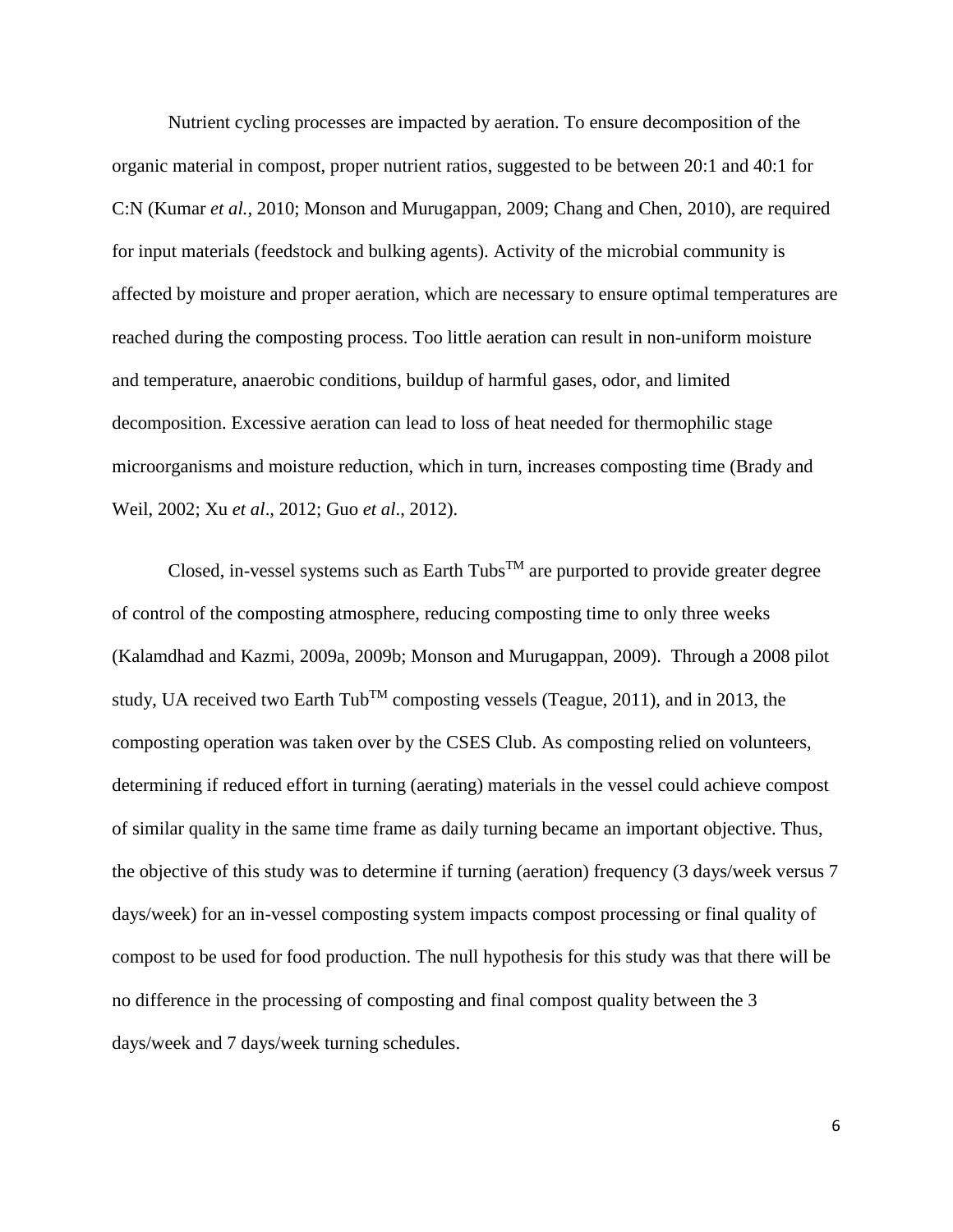#### Materials and Methods

The in-vessel composting was completed in two Earth Tubs™ (Green Mountain Technologies, Bainbridge Island, WA), located at the UA Main Agricultural Research and Extension Center, Fayetteville, AR. Each Earth Tub<sup>TM</sup> was capable of holding up to 2.3 m<sup>3</sup> of waste and contains a 30-cm diameter stainless steel mechanized auger, which can move the radius of the vessel. Each Earth Tub<sup>™</sup> lid is equipped with handles, which were used to manually turn the rotating auger around the vessel to achieve uniform turnover and aeration of the composting materials.

The food waste feedstock was provided primarily by Chartwell's Dining Services and delivered by Facilities Management in 5-gallon buckets (up to 12 buckets per delivery). Typically, food waste was delivered on a Monday-Wednesday-Friday (MWF) schedule. Additional food waste was provided by the School of Human and Environmental Sciences and the Jean Tyson Child Development Center to supplement the dining hall food waste to help fill the vessels during the first run. Food waste was split by volume between the two vessels. Wood chips, supplied by the Division of Agriculture, were added at a 1:1 (vol:vol) ratio to food waste as the bulking agent to increase the C:N ratio and reduce the high moisture content (MC) of the food waste.

Treatments of rotation 3 days/week (MWF) or 7 days/week were randomly assigned to a vessel and replicated over time in three separate, consecutive composting runs from January, 2014 - April, 2015. Volunteers from the CSES Club assisted in the day-to-day operation of the composting. Each run consisted of a period of vessel filling until the vessels were approximately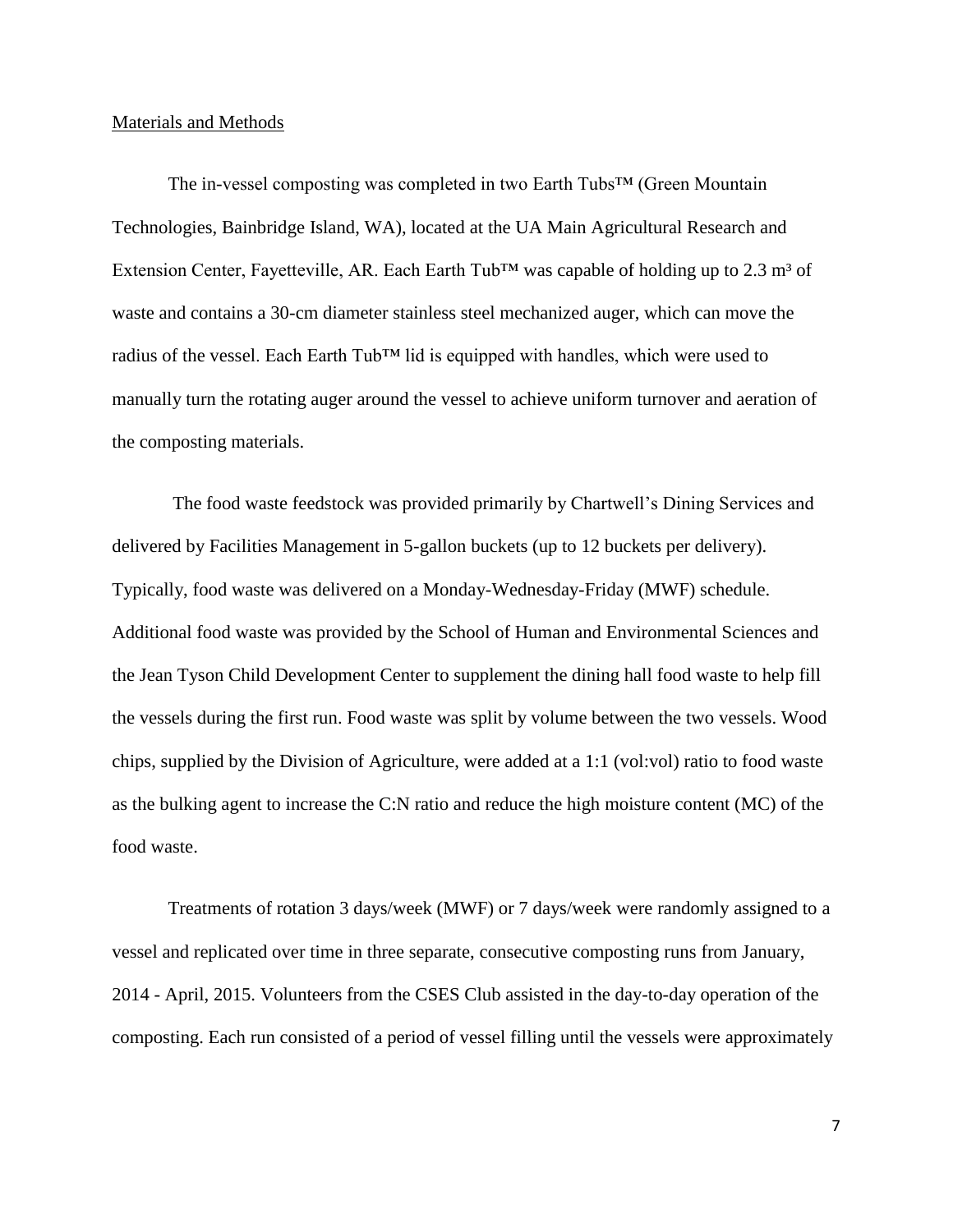one-half to two-thirds full, followed by a 30-day composting period, the solids retention time used by Kim *et al.* (2008).

Temperatures were measured on a weekly schedule, and at the time of compost sampling. Weekly samples of compost were collected throughout the composting process until vessels were emptied to measure pH, electrical conductivity (EC), and MC, as indicators of compost maturation. Samples were collected with a 6.4-cm diameter soil auger. Five auger samples were composited per sample, and two samples were collected per vessel per week. The pH and EC were measured for each sample at a 1:2 compost:water (wt:vol) ratio (10 g compost : 20 mL deionized water) by pH and EC electrodes and meter. Gravimetric moisture content was calculated on a wet weight basis after oven-drying compost at 55°C for 5 days.

Once the vessels reached approximately one-half to two-thirds volumetric capacity, the compost was allowed to stabilize for 30 days. Aeration through turning continued during this stage, but no food waste or wood chips were added. Vessels were emptied at the end of the 30 day period. Two composite samples per vessel were collected at emptying and split into three subsamples each for a total of six samples per vessel to measure hot water extractable carbon (HWEC) and nitrogen (HWEN), and total C and N and associated C:N ratios to assess final compost quality.

The total C and N in wood chips  $(n = 6)$  and final compost was measured by combustion at 950°C (Leco Corp., St. Joseph, MI). Hot water extractable C and N were measured in 1:10 (wt:vol) extracts after 16 hr incubation at 80<sup>o</sup>C using a procedure modified from Ghani *et al.* (2003). Carbon and N in diluted extracts were measured on a Shimadzu TOC-V PC-controlled total organic C with attached total N analyzer (Shimadzu, Columbia, MD).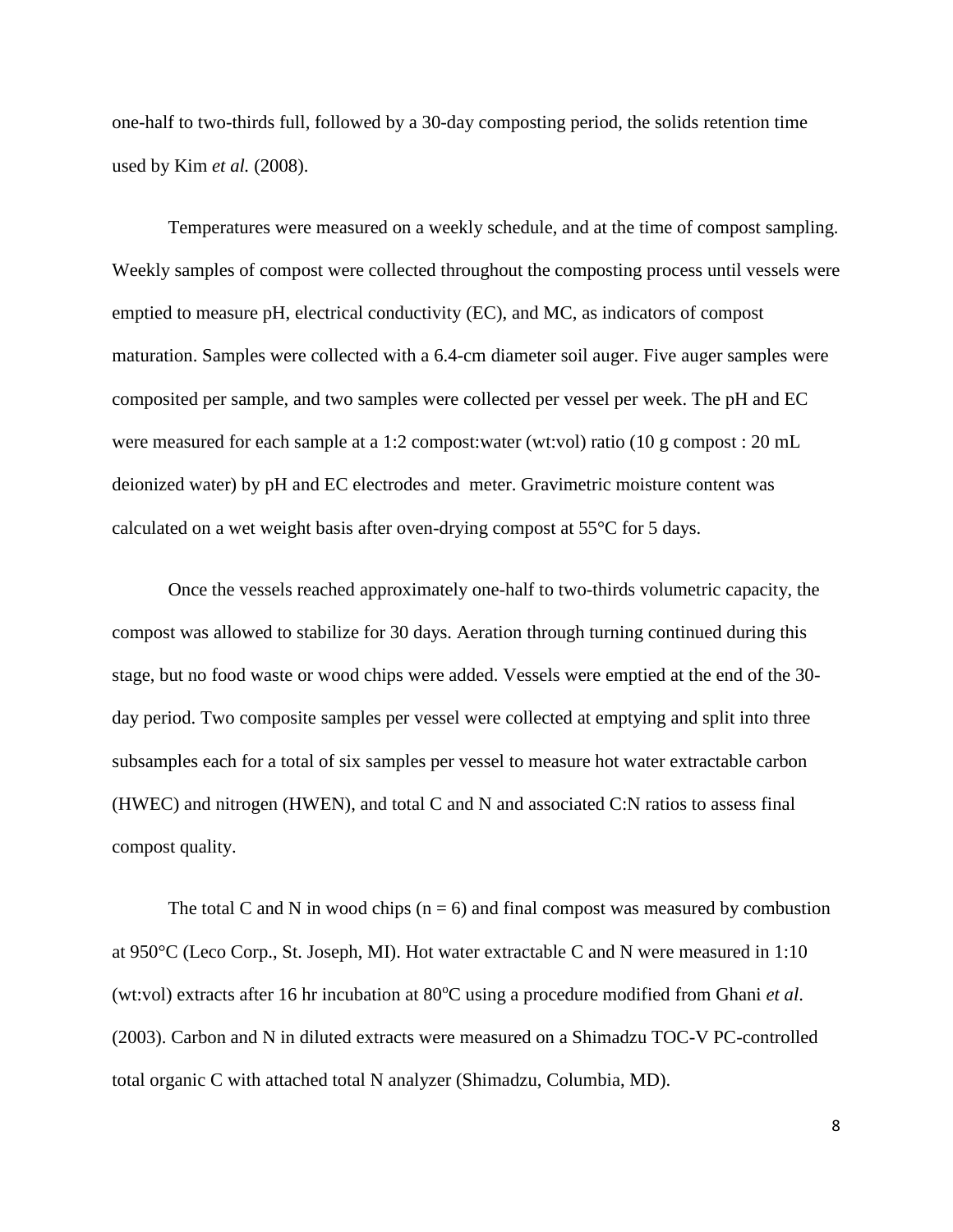Temporal changes in compost, and lessons learned, were observed separately for the first run. Temporal trends for temperature, moisture, pH and EC were assessed qualitatively for the final two runs. The C and N concentrations were analyzed by ANOVA as a two factor factorial design with six replications per treatment using PROC MIXED in SAS (version 9.4, SAS Institute, Inc., Cary, NC). Vessels and runs of the study were considered as fixed factors. The Tukey procedure was used for least squares means separation ( $P < 0.05$ ).

#### Results and Discussion

#### *Compost processing*

Run 1 ran from January 18, 2014 to August 30, 2014, lasting 32 weeks, due to lack of food waste delivery. Run 2 lasted 12 weeks from August 31, 2014 to November 21, 2014; and run 3 lasted 10 weeks and ran from January 28, 2015 to April 6, 2015.

Run 1 temperatures followed the normal composting stages outlined by Brady and Weil (2002) during vessel filling. Temperatures began below mesophilic ranges, but warmed to mesophilic ranges by February 19 (week 4). Mesophilic range temperatures were maintained until temperatures increased to a thermophilic range in early May (week 15). Temperatures dropped back down to mesophilic temperatures in mid-June (week 20) (Figure 1). Between May 5 and May 7, 2014, 55°C was reached and maintained in both treatments. There was very little overall difference in temperatures between treatments, and during the final 30-day composting period, the temperatures in the 3 days/week and 7 days/week treatments were essentially the same. The point of temperature increase to thermophilic ranges coincides with the increase in EC (Figure 2) and decrease in MC (Figure 3) that occurred between week 14 and 15. The increased EC and decreased MC may have been a result of the switch to post-consumer food waste. Run 1 confirmed that thermophilic temperatures were possible to reach within the Earth Tub™ vessels.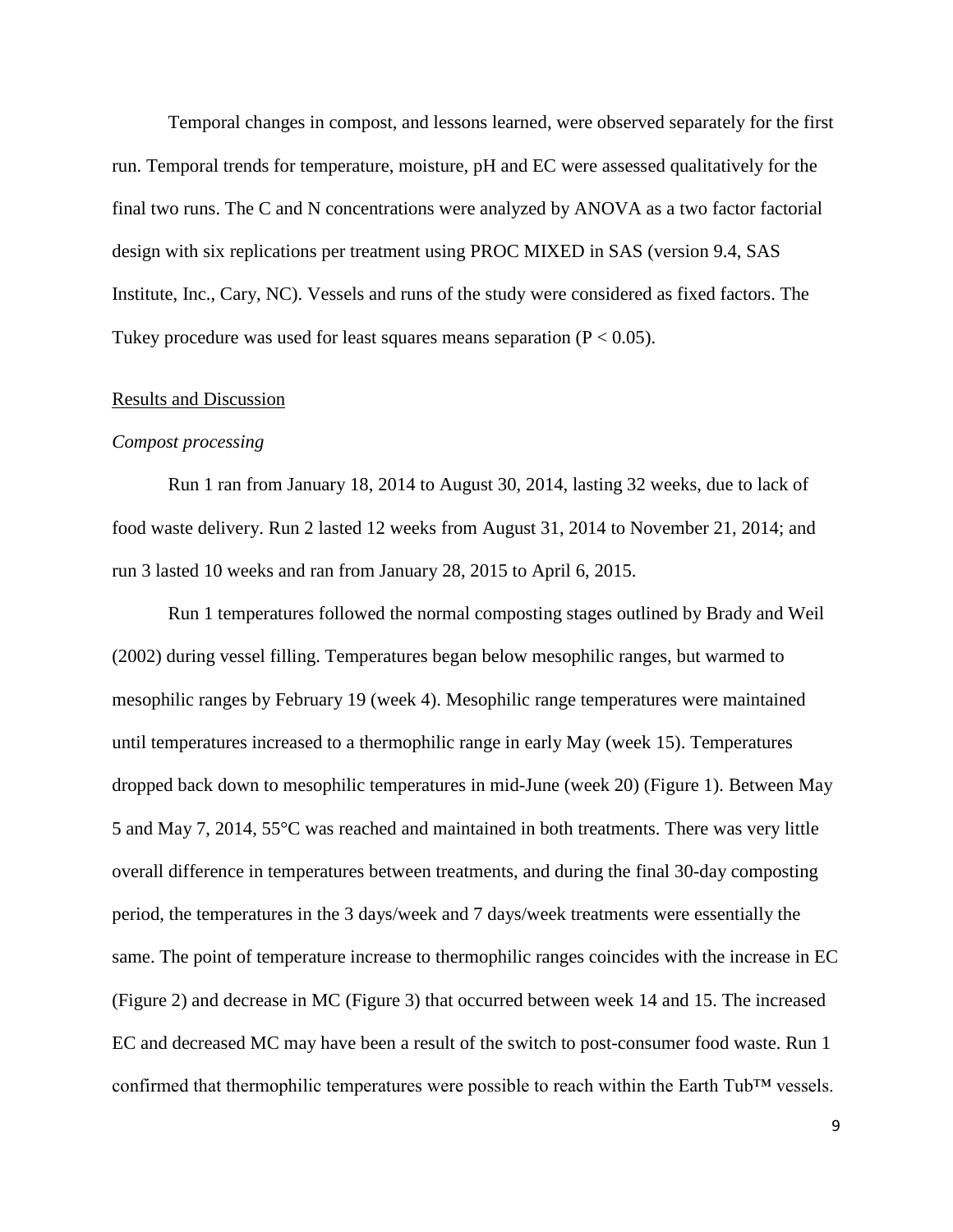Both treatments in run 2 reached and maintained temperatures in the thermophilic range during vessel filling (Figure 1). The 3 days/week treatment reached and exceeded the 55°C between September 27 and October 25, 2014 (weeks 4-8). The 7 days/week treatment reached a maximum temperature of 67°C on October 18, but did not maintain above 55°C for three days. In contrast, both treatments in run 3 remained within the mesophilic range with the exception of one sampling point in the 3 days/week treatment and two sampling points in the 7 days/week treatment, all in mid-February (week 3) (Figure 1). Neither treatment reached 55°C.

Measurements for run 1 pH, EC, and MC began in week 8. Average pH for run 1 was similar between treatments with values of 7.2 - 8.8, until week 19 when the 3 days/week treatment decreased to a low of 6.1 by week 25 (Figure 4). The pH for the 7 days/week treatment remained within the recommended values of 7 - 8 (Kalamdhad and Kazmi, 2009b; Antil and Raj, 2012), with the exception of week 29, when the pH rose to 8.1 (Figure 4). Both treatments followed the expected initial increase followed by a decrease in pH as organic material was broken down, resulting in the production of organic acids, as discussed by Wu *et al*. (2000). Final pH for the 3 days/week and 7 days/week treatments remained steady between 6.1 - 6.3 and 7.6 - 8.1, respectively, indicating that 7 days/week aeration results in a higher pH that better fit the recommended  $7 - 8$  range of values, while 3 days/week aeration results in lower pH.

The pH for runs 2 and 3 was highly variable throughout time in both treatments, although it differed between runs (Figure 4). The pH in run 2 for both treatments generally increased from around pH 6 and stabilized after week 8 to around pH 8 during the final 30-day composting period (Figure 4). Run 3 had variable pH throughout the vessel filling, but stabilized at around pH 5 at week 7 which was during the final 30-day composting period (Figure 4).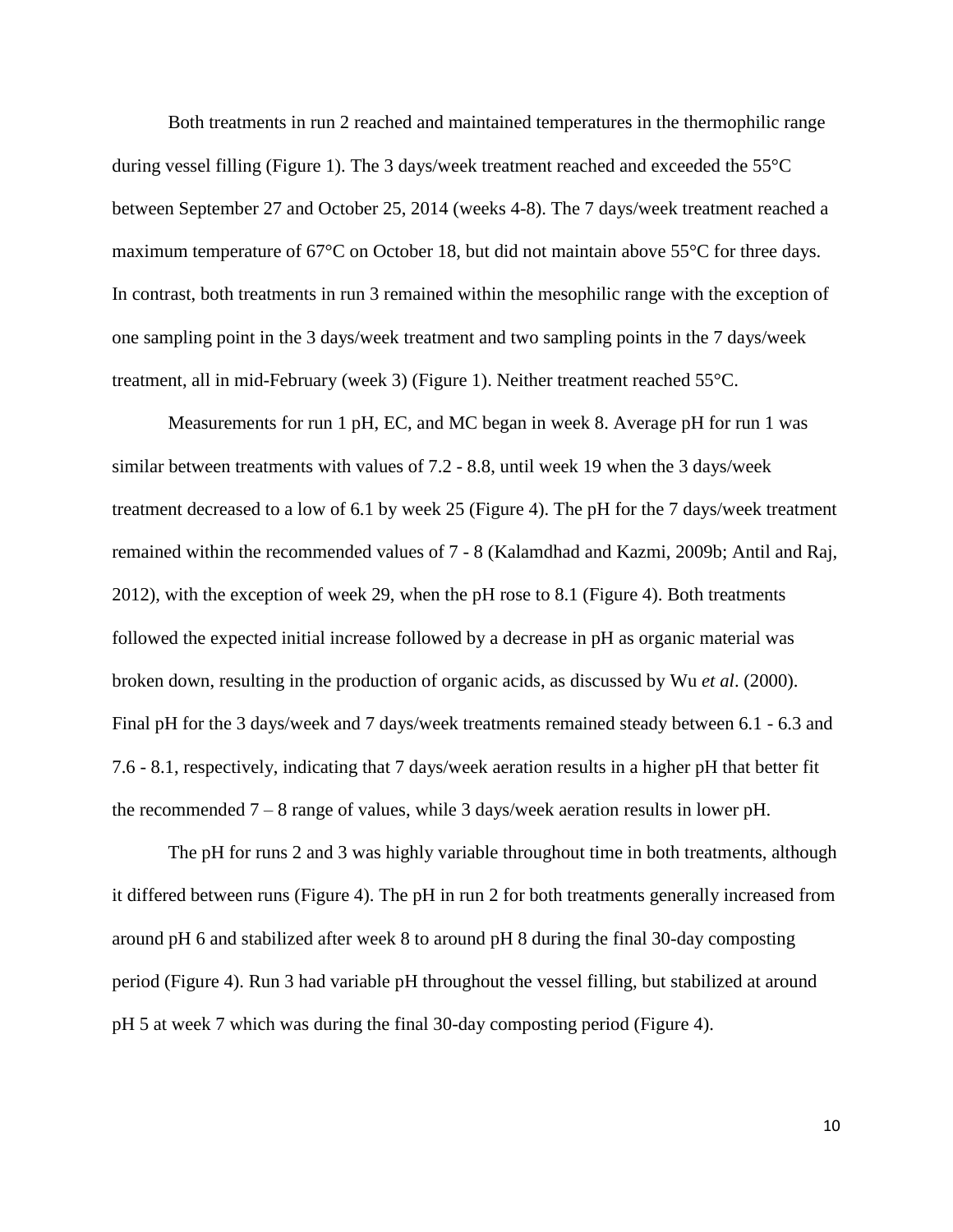The decrease in pH at the 7 week mark for run 3 coincides with the observed presence of standing water in both Earth Tub™ vessels (affecting both treatments), which suggests that the drop in pH was potentially the result of the shift to pockets of anaerobic activity, during which, decomposition would be expected to slow down and acids would be produced (Brady and Weil, 2002).

Electrical conductivity in run 1 started relatively low, compared to runs 2 and 3 (Figure 2). This is potentially related to the food waste feedstock type. Initially, feedstock consisted of pre-consumer food waste, to include coffee grounds, egg shells, and vegetable scraps. At week 15, there is a noticeable increase of EC that coincides with the switch to include post-consumer food waste in the feedstock. This change was made to increase the amount of food waste received in an effort to fill the vessels more quickly. Post-consumer food waste included processed foods, sauces, occasional meats, and other cooked foods. The change in food waste composition resulted in increased EC throughout the rest of the project. Weeks 19 and 26 show noticeable differences in EC between treatments, but overall, EC during vessel filling remained fairly similar (Figure 2).

Electrical conductivity was variable throughout both treatments for both run 2 and 3 (Figure 2). In run 2, EC varied by as much as 1400 and 2600 µS/cm between treatments at weeks 4 and 5, respectively; however, at week 6 (the beginning of the final 30-day composting period) the difference diminishes, and at the end of the composting period, the two treatment values vary by about 600 µS/cm (Figure 2). The EC in run 3 was initially lower than that of run 2 (Figure 2). There was a noticeable peak at week 4 before the EC decreased to the lowest point at week 5; however, values rose again and remained similar to run 2 values, regardless of treatment, for the remainder of the composting period (Figure 2).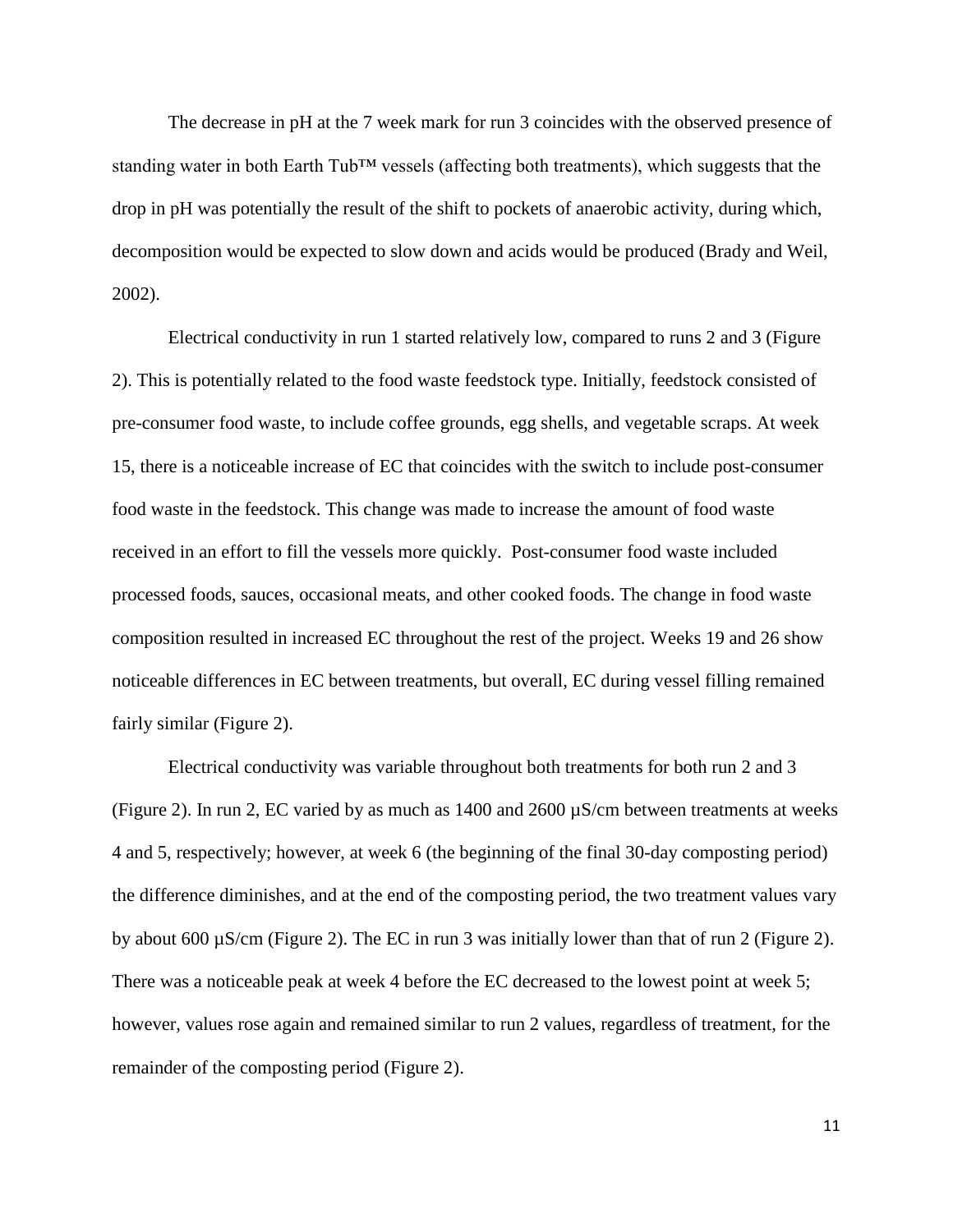Moisture content for both treatments in run 1 began in and was maintained in the 50-70% range recommended by Chang and Chen (2010), Guo *et al*. (2012), and Monson and Murugappan (2009) until week 14 when moisture content declined in both treatments (Figure 4). Moisture content remained variable between treatments, with the 3 days/week treatment having overall lower moisture content (Figure 3). At week 24, moisture content in the 7 days/week treatment returned to the 50-70% range, and remained in this range through the 30-day composting period (Figure 3). Moisture content for the 3 days/week treatment only reached the recommended range at weeks 7 and 30, but final moisture content at 43.8% was below the recommended range (Figure 3).

Moisture content for both treatments in run 2 generally decreased throughout vessel filling. Both treatment values were similar except at week 4, when there was a 16% difference between treatments (Figure 3). Moisture content for both treatments in run 2 was initially within the 50-70%, but by the end of the composting period, MC had decreased below the recommended range (Figure 3). There was a final difference of 2% in MC between the two treatments in run 2 (Figure 3). Moisture content for run 3 remained within the 50-70% range recommended throughout the filling and final 30-day composting periods (Figure 3). Moisture was also similar between treatments throughout the process, with the largest difference of 3% at week 5 (Figure 3).

#### *Final compost quality*

Compost quality can be determined by measuring various parameters. Temperature in all three runs reached thermophilic stages and reduced down to or below mesophilic ranges by the end of the 30-day composting period (Figure 1). This suggests that the vessels are able to process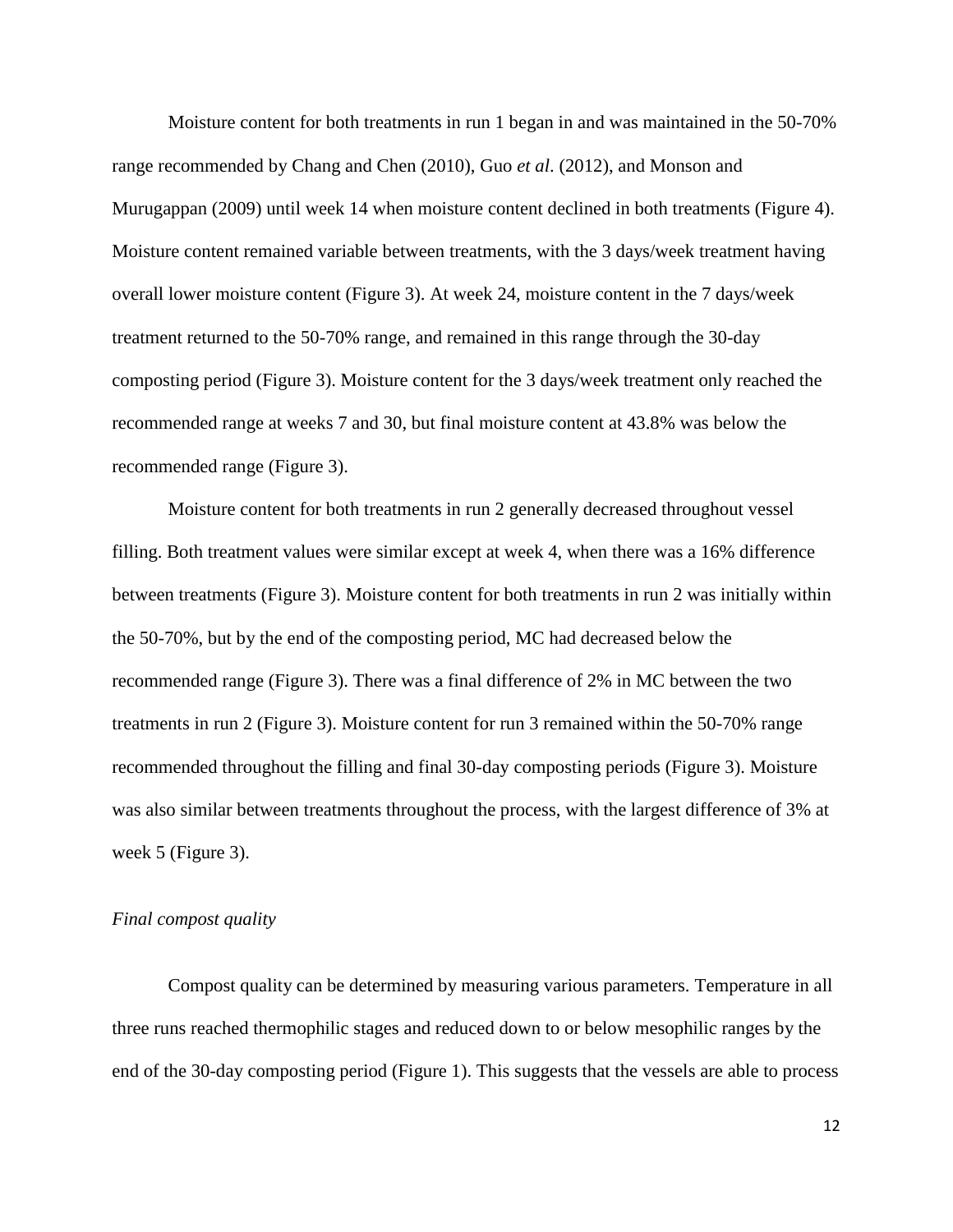the temperature stages of compost. Final temperature never varied between treatments more than 5°C (run 3), which suggests there is little or no effect of turning frequency in final temperature of compost.

Temperature indicates whether compost has reached the US Environmental Protection Agency (USEPA) standard of 55°C maintained for 3 days, which is necessary to kill weed seed and pathogens (USEPA, 2002; Kalamdhad and Kazmi, 2009a; Monson and Murugappan, 2009), and whether the compost has progressed through the mesophilic, thermophilic, and curing stages (Brady and Weil, 2002; Pepper *et al*., 2006). Neither the 7 days/week treatment in run 2 nor either treatment in run 3 reached this threshold, and as such, would have restricted use due to the risk of weed seed germination and potential pathogenic effects if used for food crop production. Both treatments in run 1, as well as the 3 days/week treatment in run 2 were able to reach the 55°C threshold to kill pathogens and weed seed.

Other parameters, including pH and electrical conductivity (EC), affect microbial development and activity (Kim *et al*., 2008). The pH value can be used as an indicator of maturation of compost, with an ideal pH around 7 - 8 (Kalamdhad and Kazmi, 2009b; Antil and Raj, 2012). End pH was different between runs, but the final pH values in each run had little variation between treatments (Figure 2). The results suggest that there is no effect of turning frequency on final pH of compost, though there was a noticeable difference in pH values between runs. The 7 days/week treatment of run 1 and both treatments in run 2 resulted in pH between 7 and 8, as recommended by Kalamdhad and Kazmi, 2009b and Antil and Raj, 2012. This suggests that the in-vessel systems are capable of producing compost with a desirable final pH, but results are not consistent through time. This inconsistency could be related to possible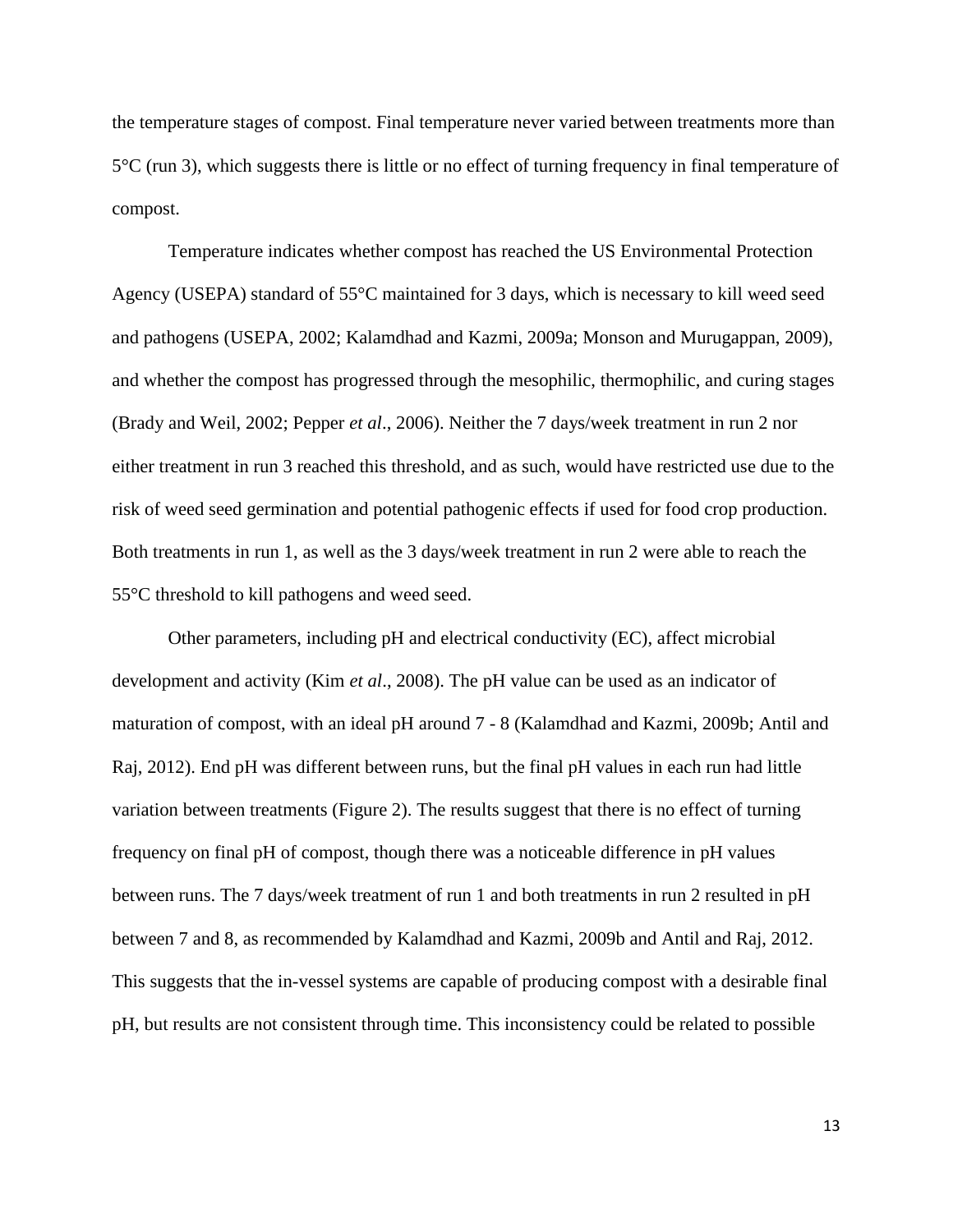pockets of anaerobic activity which would be expected to result in the production of strong acids, as may have been the case in run 3.

Final EC was highest in the 3 days/week treatment for all 3 runs, with the largest treatment difference of 920 in run 3 (Figure 3). This suggests that aeration could potentially have an effect on the final EC of compost produced in an in-vessel system, as turning helps distribute nutrients and thus, helps facilitate breakdown of material by microbes in the compost. Final EC of run 1 ranged from 2230-2980 µS/cm, which is lower than the final EC value of 4840 µS/cm found for food waste compost by Kalamdhad and Kazmi (2009b). Final EC for runs 2 and 3 ranged from 6195-7215 µS/cm (Figure 3), which was higher than that found by Kalamdhad and Kazmi (2009b). These differences could be due to differences in food waste composition, and it should be noted that 15% of the feedstock used by Kalamdhad and Kazmi (2009b) was comprised of grass clippings, which could help control EC through the addition of a low nutrient input. All final EC values are above the 1500 µS/cm value recommended by the University of Missouri Extension (2015); however, this recommendation is based on compost used as a growing medium, and does not factor in the dilution effect that occurs when compost is mixed with other media, such as soil.

Though end MC was different between runs 2 and 3, the final MC in each run had little variation between treatments (Figure 4). The results suggest that there is no effect of aeration treatment on final MC of compost produced in Earth Tub™ vessels. Moisture must be maintained between 50-70% gravimetric moisture content (MC) on a wet-weight basis (Chang and Chen, 2010; Guo *et al*., 2012; Monson and Murugappan, 2009) to facilitate transport of dissolved nutrients and waste removal without development of anaerobic conditions (Kumar *et al*., 2010; Guo *et al*., 2012). Moisture content for all treatments and runs remained at or below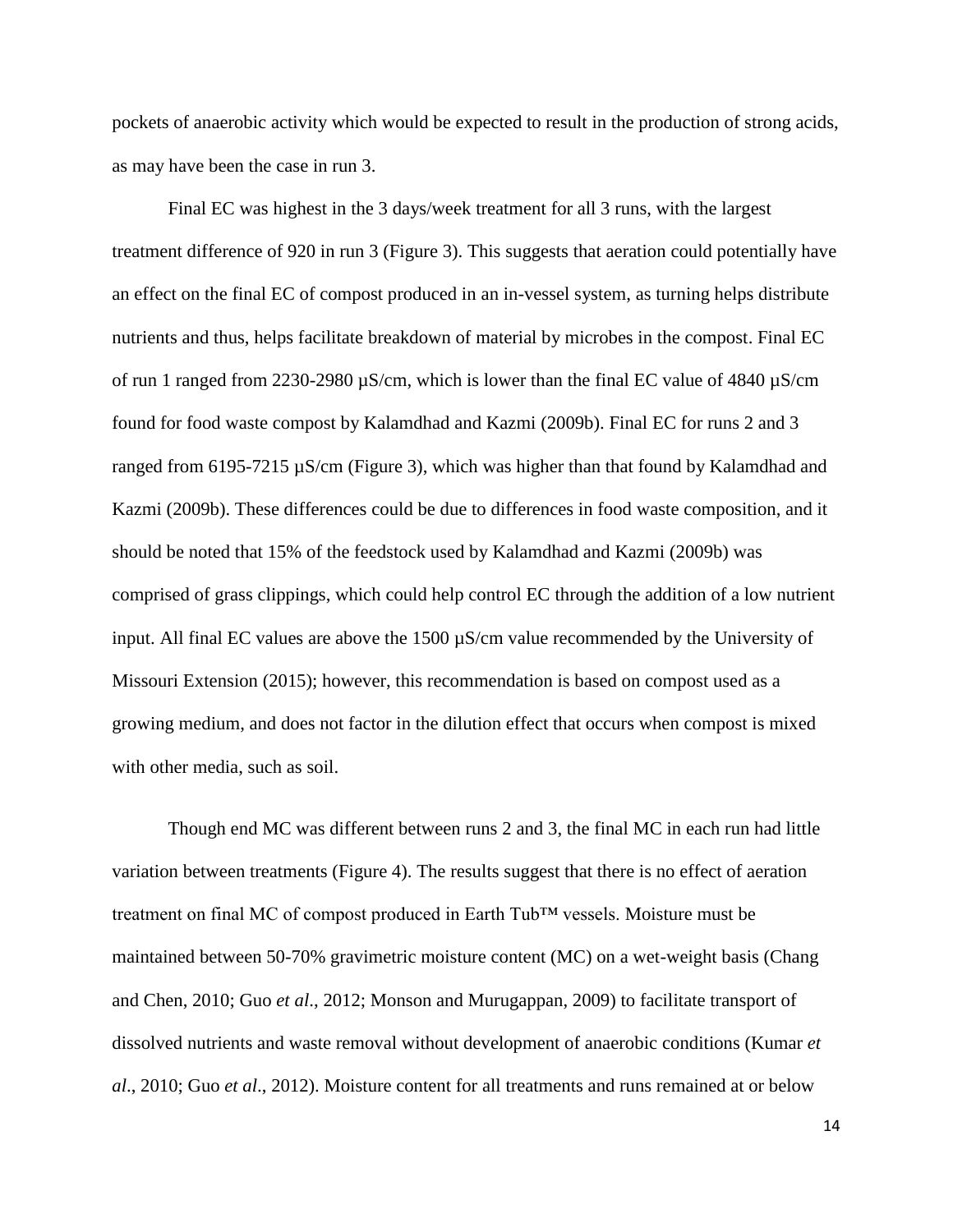the recommended moisture content. This could be amended by altering the bulking agent content or ratio, to better control moisture throughout the process. Standing water was observed during the final 30-day composting period in both treatments of run 3. This resulted in moisture contents higher than those in runs 1 and 2, but did not result in moisture content percentages outside of the recommended values.

Total C showed a significant ( $P = 0.0007$ ) run by treatment interaction (Table 1). There was no significant difference in mean total C between treatments except in run 3, which suggests that there is no consistent effect of turning frequency on total C of compost produced in an invessel system. Differences among runs, however, were significant (Table 1). Run differences may be due to differences in feedstock composition, differences in initial wood chip C content, and the possible anaerobic pockets which would prevent C breakdown by microbes. Final total C values for run 1 and the 7 days/week value in run 3 (Table 1) are higher than those found by Kim et al. (2008) and Kalamdhad and Kazmi (2009b), where final total organic carbon of compost made with food waste feedstock was 34% and 24.82%, respectively. Total C could be reduced by adjusting the amount of wood chip bulking agent added in with the feedstock. It would be beneficial to measure initial total C of inputs and total C throughout composting, so adjustments could be made as necessary to ensure conditions suitable for microbial metabolism.

Total N consists of inorganic and organic forms of N. Total N differed by main effects of run ( $P = 0.0075$ ) with each run having a different final total N content, and by treatment with treatment ( $P < 0.0001$ ) with 2.70 % N in the 3 days/week treatment compared to 2.84% N in the 7 days/week treatment. Mean total N of 3.29% for run 1, 2.19% for run 2, and 2.81% for run 3 were all higher than the  $1.2 - 1.7\%$  final N reported by Antil and Raj (2012). Differences in total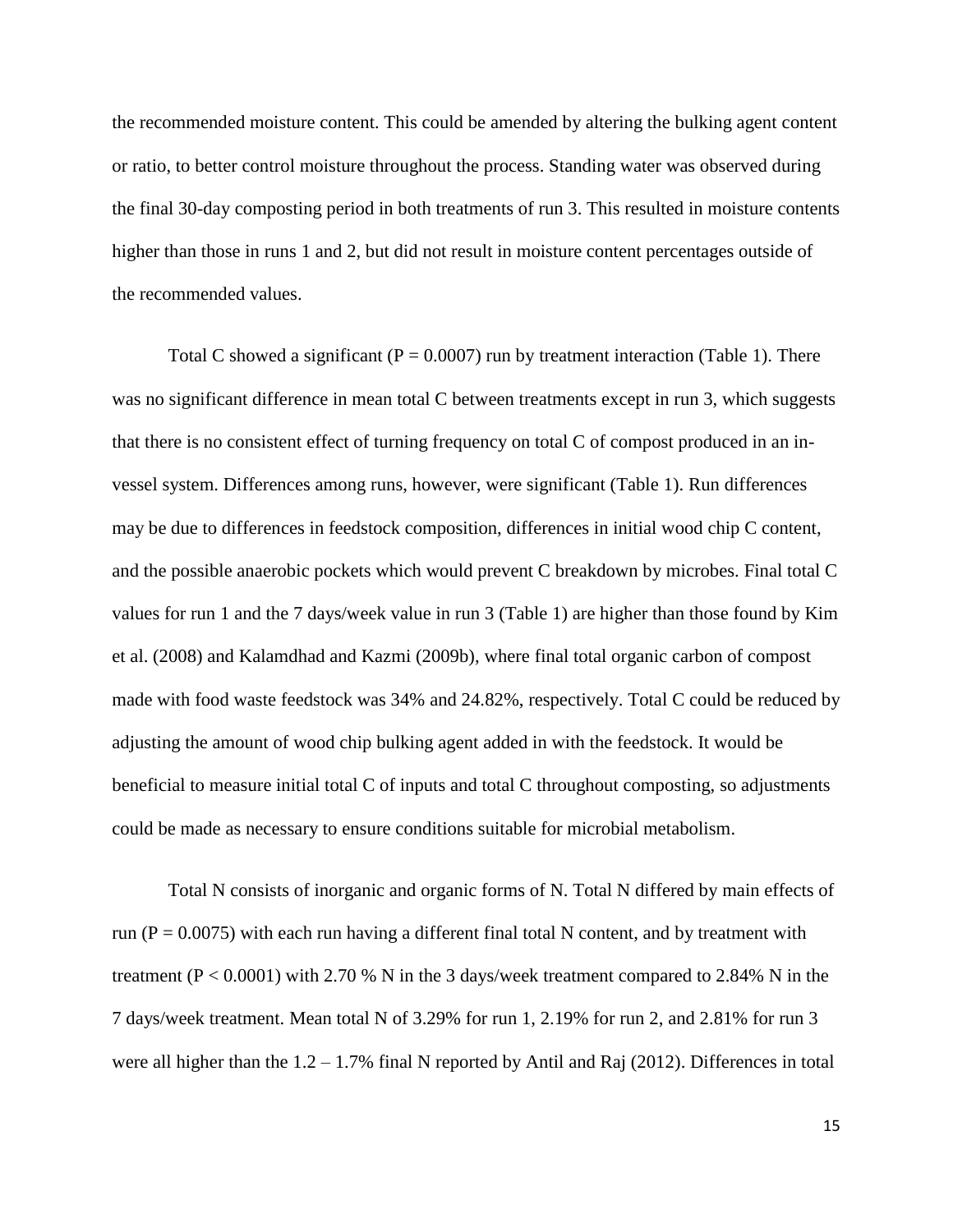N could be related to differences in the feedstock used as Antil and Raj (2012) composted farm and agro-industrial wastes of different compositions.

Total C:N ratio is an indicator of compost maturity, with an ideal initial C:N ratio of 20:1 and 40:1 for C:N (Kumar *et al.,* 2010; Monson and Murugappan, 2009; Chang and Chen, 2010) and an ideal final C:N ratio under 15-20 (Antil and Raj, 2012; Kim *et al.*, 2008). The average initial C:N ratio of the wood chips was 24:1, which was within the recommended range. Total final C:N was 12.4:1, and was not significantly affected by the interaction or main effect of run or treatment. This ratio complies with Antil and Raj (2012) and Kim et al.'s (2008) recommendation of 15 or less for mature compost, and is an indication that the compost was mature; however, Antil and Raj (2012) do state that C:N ratio cannot be used exclusively to determine maturity of compost.

Dissolved C represents the easily accessed and biodegradable sugars and acids in the composting material (Antil and Raj, 2012). The recommended level of dissolved C is  $< 10$  mg C/g on a water extractable basis (Antil and Raj, 2012). There was a significant run by treatment interaction for mean HWEC ( $P = 0.0011$ ). The HWEC was not significant between treatments in any of the 3 runs, but was significantly different across all runs for the 3 days/week treatment and between runs 1 and 2 and runs 1 and 3 for the 7 days/week treatment (Table 2). All values were above the recommended 10 mg C/g, likely due to the fact that the dissolved C of a hot water extractable sample would naturally be higher than that of a water soluble test due to the heat involved. This measure of dissolved C also suggests that there was still easily biodegradable C within the compost, and that the compost was not yet mature.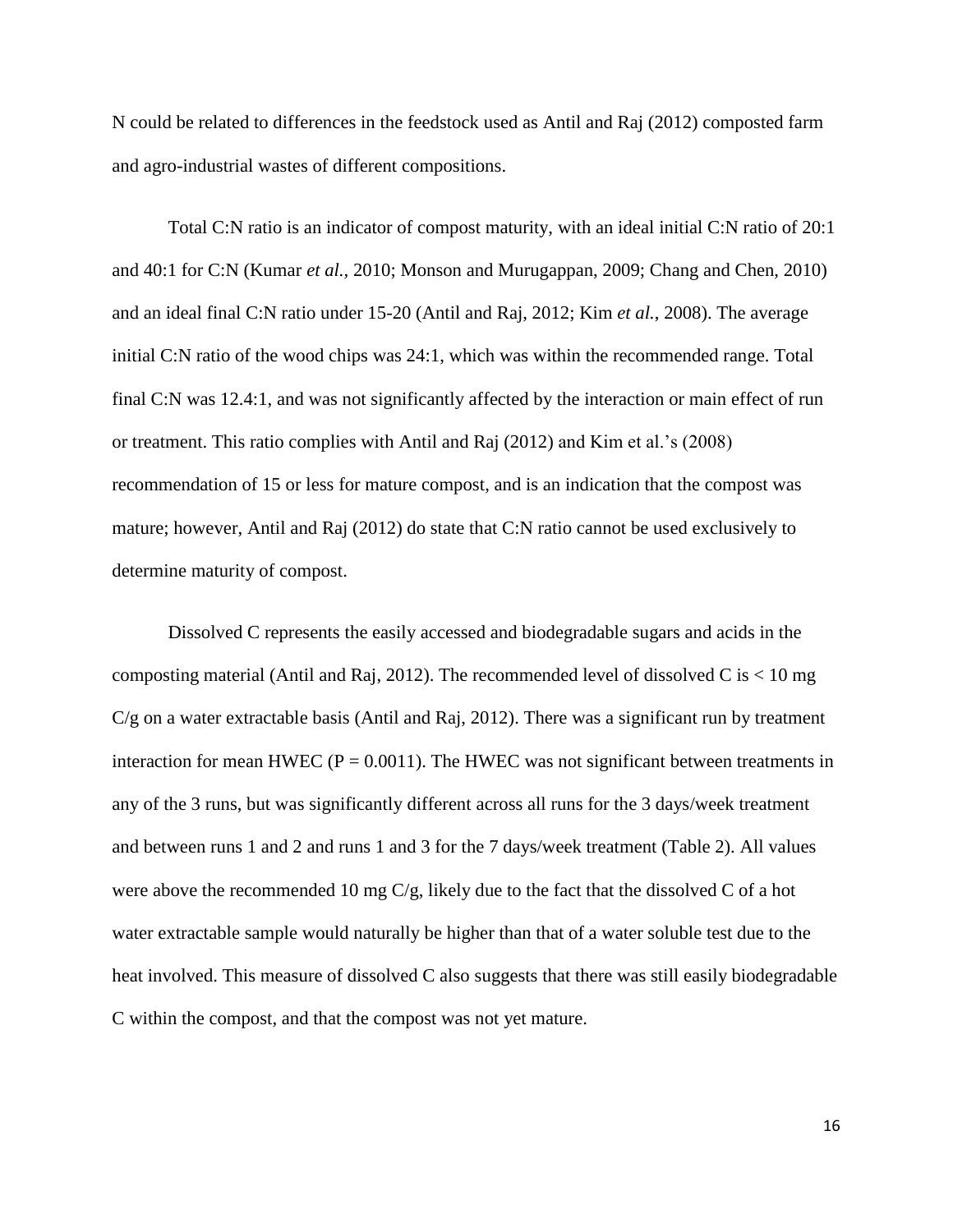The run by treatment interaction was also significant for Mean HWEN ( $P = 0.0012$ ); however, the HWEN was higher in the 7 days/week treatment in run 1 compared to treatments in runs 2 and 3 except for the 3 days/week treatment in run 2, which was not different from any treatment in any run (Table 3). As with HWEC and HWEN, the HWEC:HWEN ratio was significantly affected by the run by treatment interaction  $(P = 0.0020)$ . Final HWEC:HWEN ratio was highest in run 3, with the C:N in the 3 days/week treatment higher than ratios in runs 1 and 2 and lowest in the 7 days/week treatment in run 1 (Table 4). All values except the 3.3 in the 7 days/week treatment of run 1 were slightly higher than the final dissolved C:N ratio of 4 found by Kim *et al.* (2008) for food waste compost.

#### *Lesson learned and recommendations for UA Earth Tub™ composting*

Use of in-vessel composting can come with multiple challenges in a university campus setting, including establishing coordination and cooperation among multiple groups of participants (dining hall, food waste transportation, compost volunteer, maintenance worker, etc.) Employment of the vessels is labor intensive, as they need manual rotation of the vessel lid to aerate and turnover the food waste, and the vessels are subject to mechanical break down and failures when housed outside. It was difficult to maintain volunteer interest over the course of a year time period.

The location of the vessels was established prior to this study, as they had been installed during a previous pilot study (Teague, 2011). This caused logistical problems, as the food waste had to be transported from the UA campus to the UA farm. I would suggest that the Earth Tub™ vessels only be used on-site, so as to avoid transportation issues.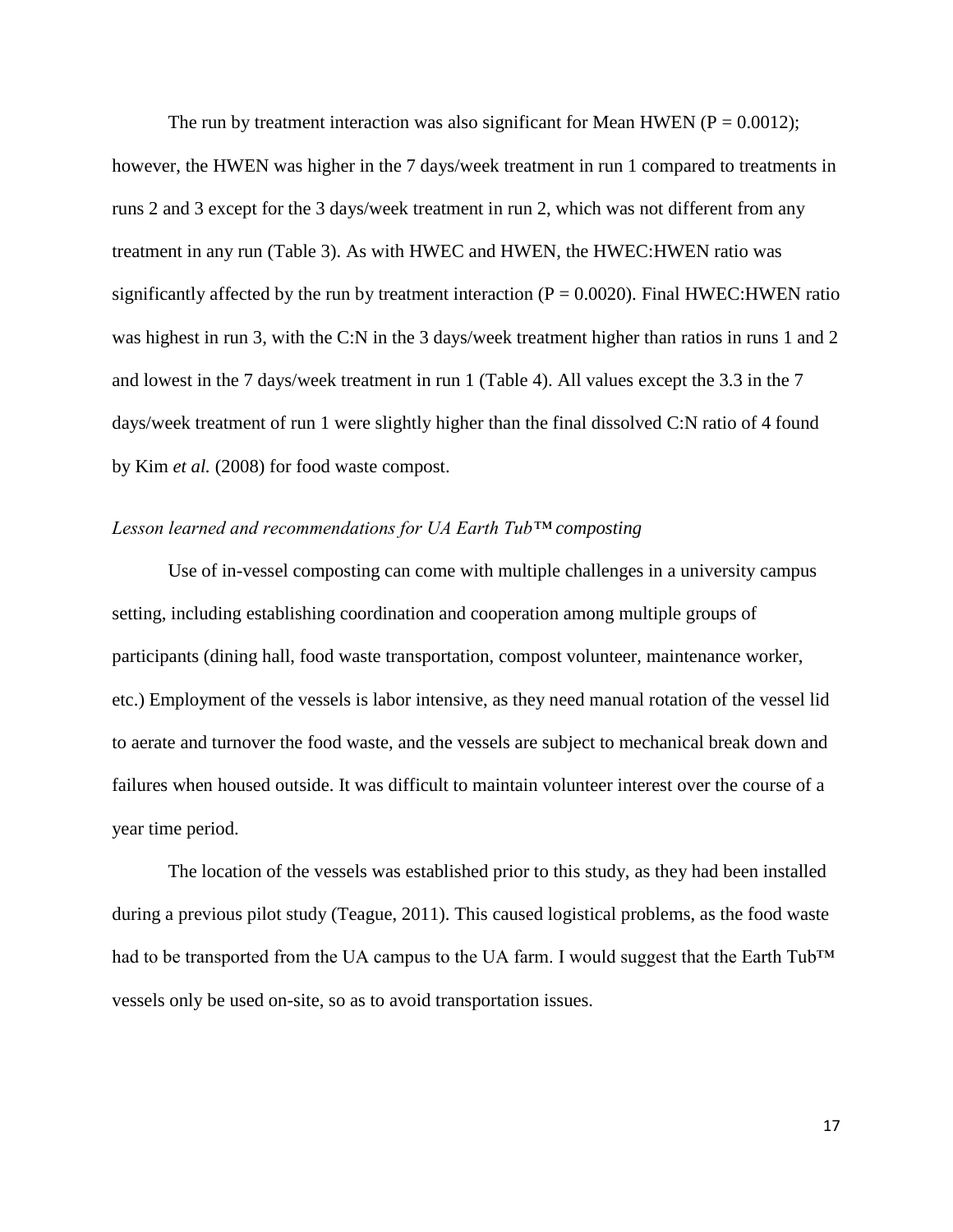#### **Conclusions**

Turning (aeration) frequency (3 days/week versus 7 days/week) for an in-vessel composting system was investigated using two Earth Tubs™ (Green Mountain Technologies, Bainbridge Island, WA) located at the UA Main Agricultural Research and Extension Center, Fayetteville, AR during three separate, consecutive composting runs from January, 2014 - April, 2015. Overall, there was little to no effect of turning frequency on compost processing or quality, and the Earth Tub<sup>™</sup> vessels produced compost with inconsistent quality. Additionally, the invessel systems were not equipped to compost food waste in as short a time as 2-3 weeks, as projected by Kalamdhad and Kazmi (2009a, 2009b) and Monson and Murugappan (2009). It should also be noted that this project only utilized food waste from one of the three dining halls on campus. If the UA were to expand the composting operation to include all dining halls and other food service providers, as would be necessary to achieve its zero waste initiative, there would need to be further research conducted to assess if the Earth Tubs™ were a viable option for handling an increased food waste stream. Location and logistics would also need to be reassessed, and the potential for either on-site composting or a change in transportation and labor would need to be made to make UA composting sustainable.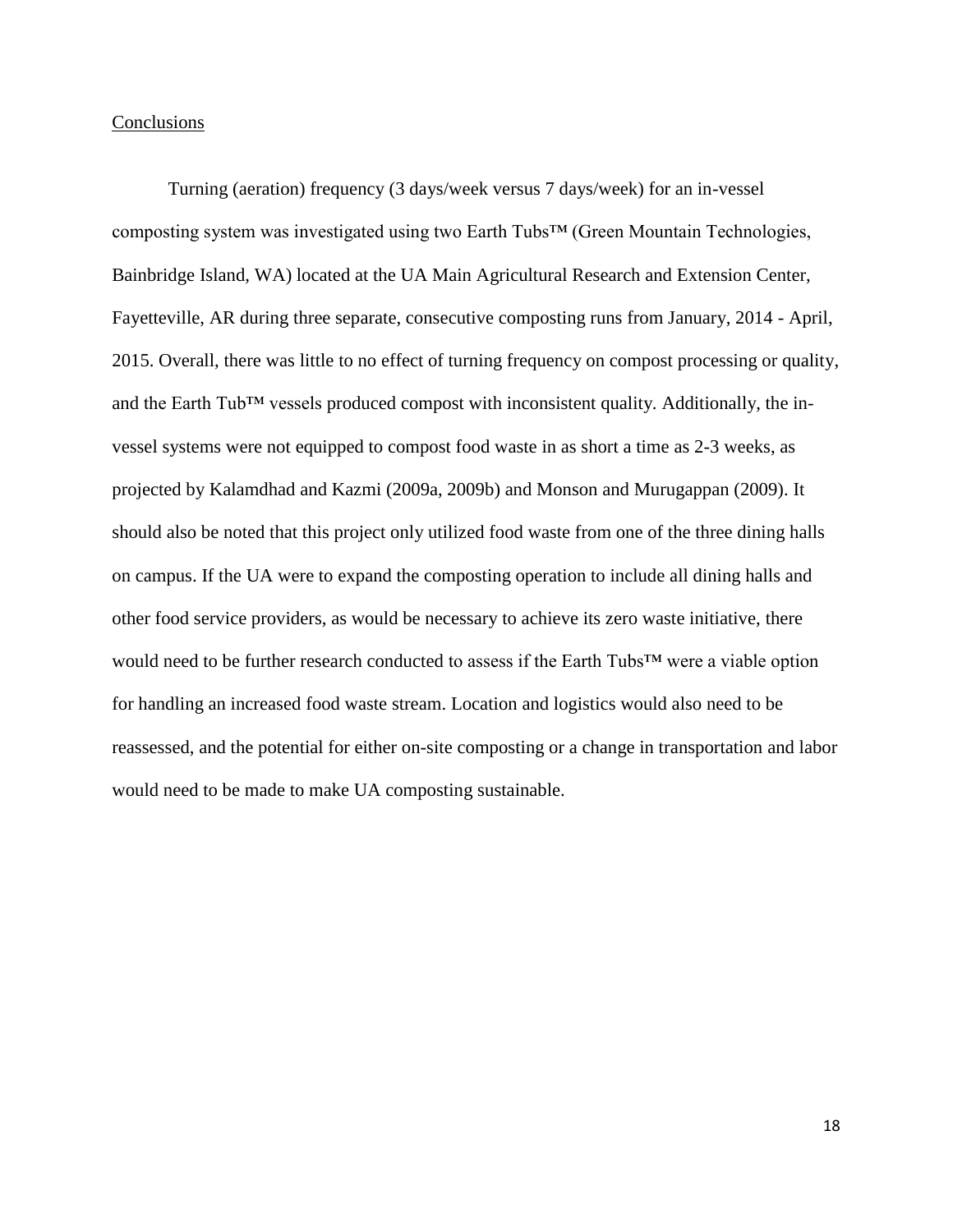## Tables and Figures

| Run | Total C     |             |
|-----|-------------|-------------|
| #   | (% )        |             |
|     | 3 days/week | 7 days/week |
|     | $40.74a^*$  | 41.19a      |
| 2   | 26.31d      | 27.16d      |
| 3   | 32.59c      | 37.57b      |

Table 1. Final mean total C after composting food waste and wood chips in Earth Tub™ vessels during three separate consecutive runs.

\* Means followed by a similar letter are not significantly different ( $P = 0.0007$ ).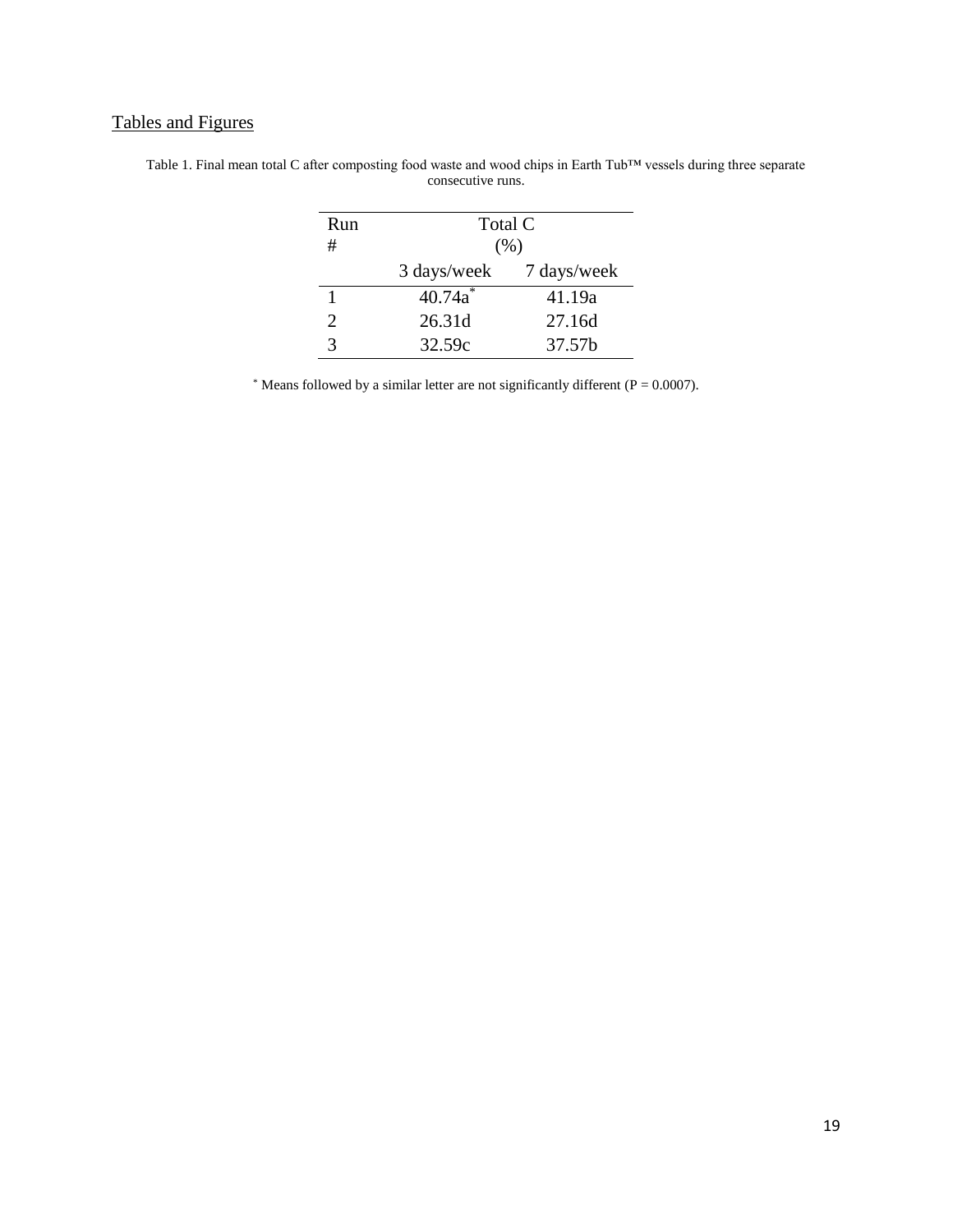| Run#                  | Hot water extractable C<br>(mg C/g) |             |
|-----------------------|-------------------------------------|-------------|
|                       | 3 days/week                         | 7 days/week |
|                       | $12.72c^*$                          | 17.09c      |
| $\mathcal{D}_{\cdot}$ | 25.62 <sub>b</sub>                  | 22.65b      |
| 3                     | 30.38a                              | 26.68ab     |

Table 2. Final mean hot water extractable C after composting food waste and wood chips in Earth Tub™ vessels during three separate consecutive runs.

\* Means followed by a similar letter are not significantly different ( $P = 0.0011$ ).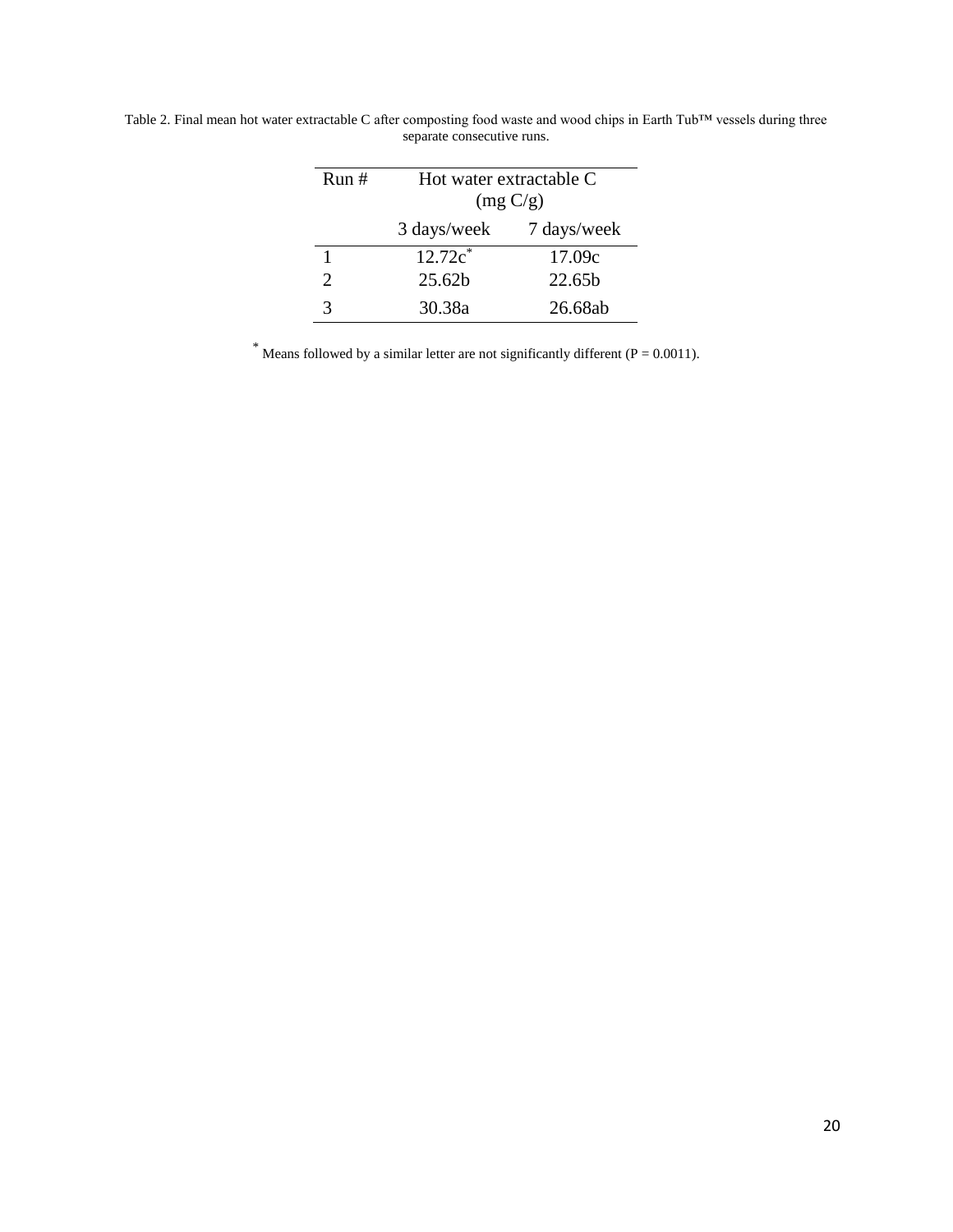| Run<br>#       | Hot water extractable N<br>(mg N/g) |                         |
|----------------|-------------------------------------|-------------------------|
|                |                                     | 3 days/week 7 days/week |
|                | $2.34h*$                            | 6.44a                   |
| $\overline{2}$ | 3.94ab                              | 3.10 <sub>b</sub>       |
|                | 3.14 <sub>b</sub>                   | 3.34b                   |

Table 3. Final mean hot water extractable N after composting food waste and wood chips in Earth Tub™ vessels during three separate consecutive runs.

\* Means followed by a similar letter are not significantly different ( $P = 0.0012$ ).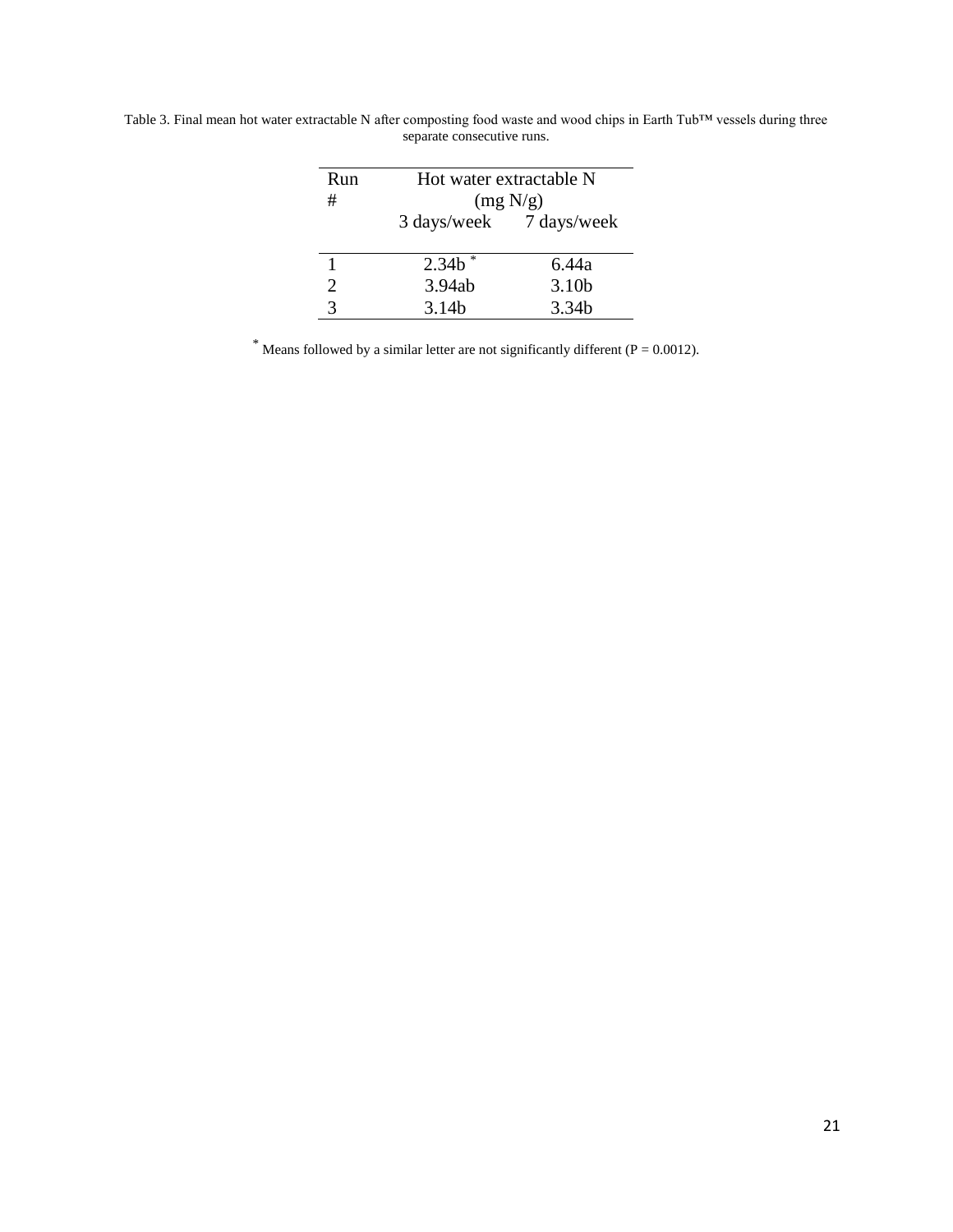| Run                   | Hot water extractable C:N |                  |
|-----------------------|---------------------------|------------------|
| #                     | ratio                     |                  |
|                       | 3 days/week               | 7 days/week      |
|                       | $5.5c^*$                  | 3.3d             |
| $\mathcal{D}_{\cdot}$ | 6.8 <sub>bc</sub>         | 7.4 <sub>b</sub> |
|                       | 9.7a                      | 8.0ab            |

Table 4. Mean hot water extractable C:N ratio after composting food waste and wood chips in Earth Tub™ vessels during three separate consecutive runs.

\* Means followed by a similar letter are not significantly different ( $P = 0.0020$ ).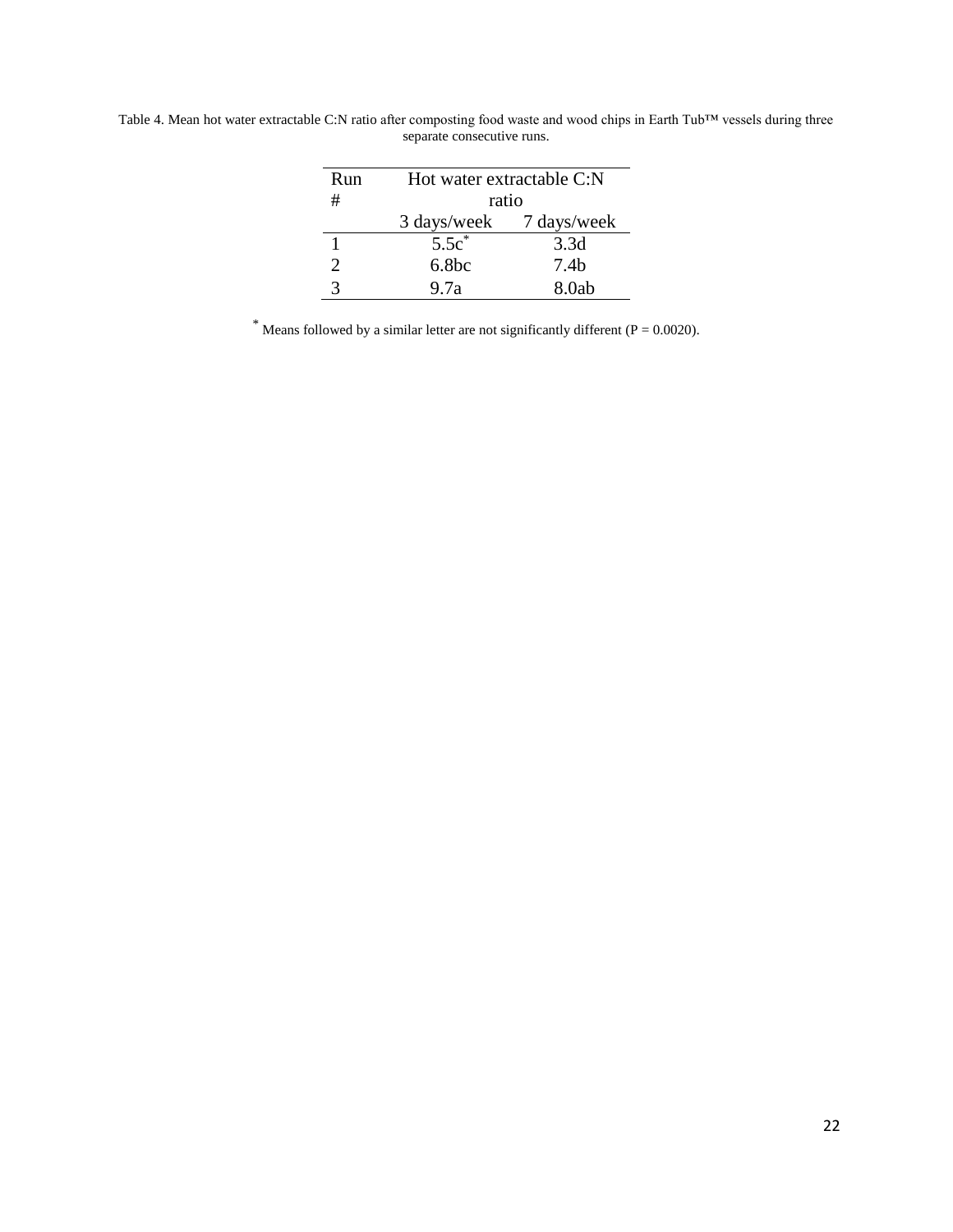

Figure 1. Temperatures for runs 1, 2, and 3. Solid lines indicate the beginning of the 30-day composting period for each run.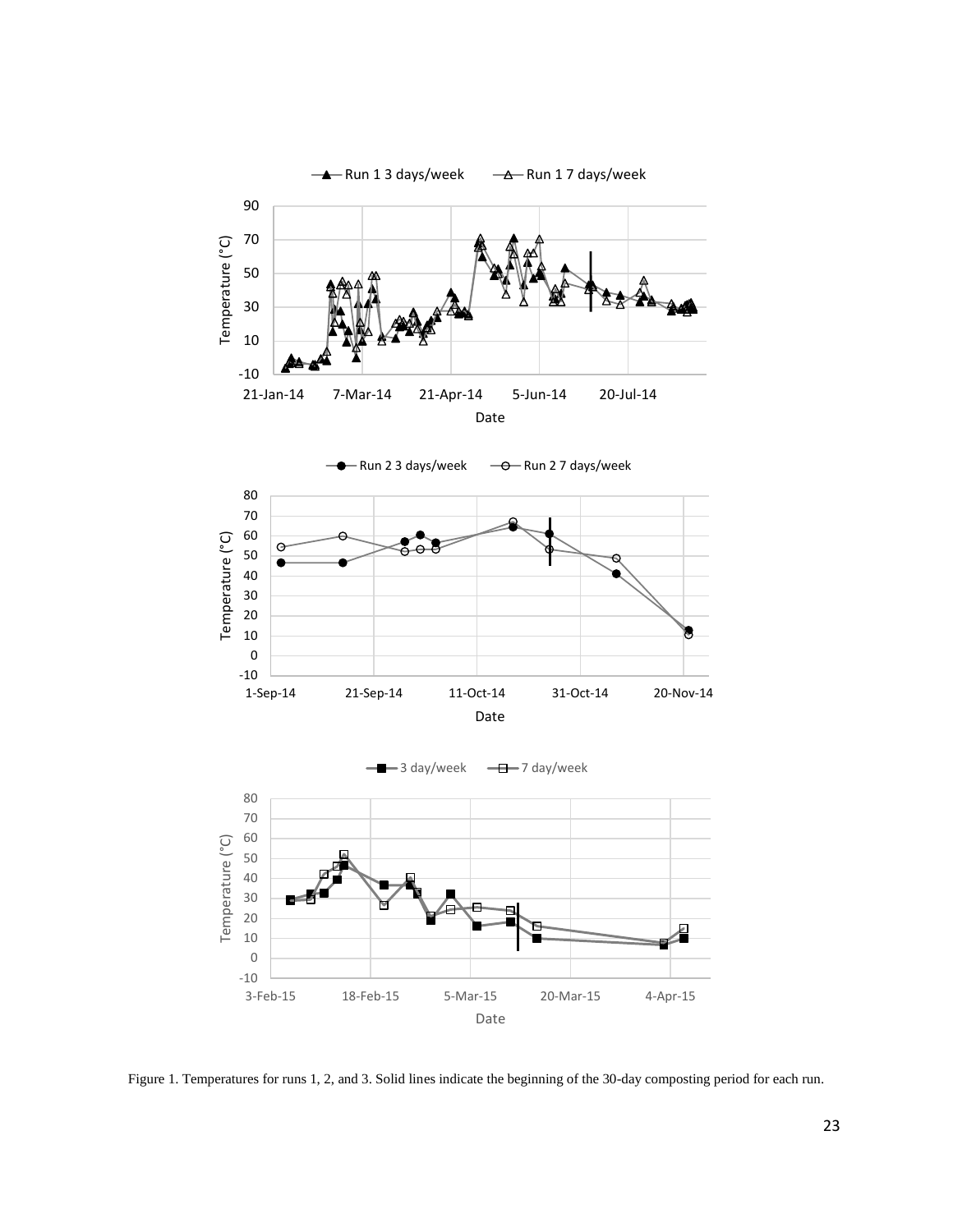

Figure 2. Average electrical conductivity for runs 1, 2, and 3. Solid lines at weeks 28, 8, and 6 indicate the beginning of the 30 day composting period for runs 1, 2, and 3, respectively.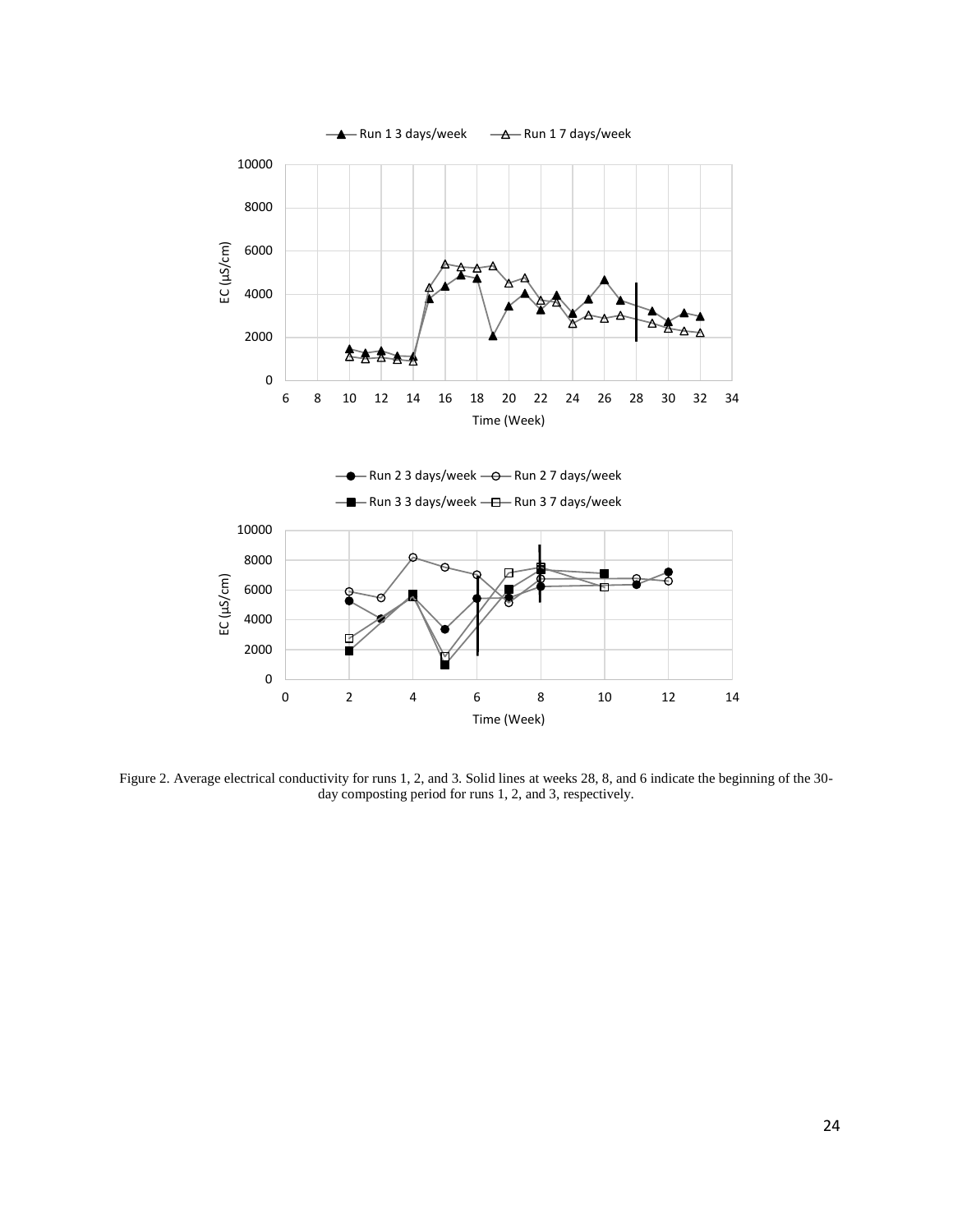

Figure 3. Average gravimetric moisture content for runs 1, 2, and 3. Solid lines at weeks 28, 8, and 6 indicate the beginning of the 30-day composting period for runs 1, 2, and 3, respectively.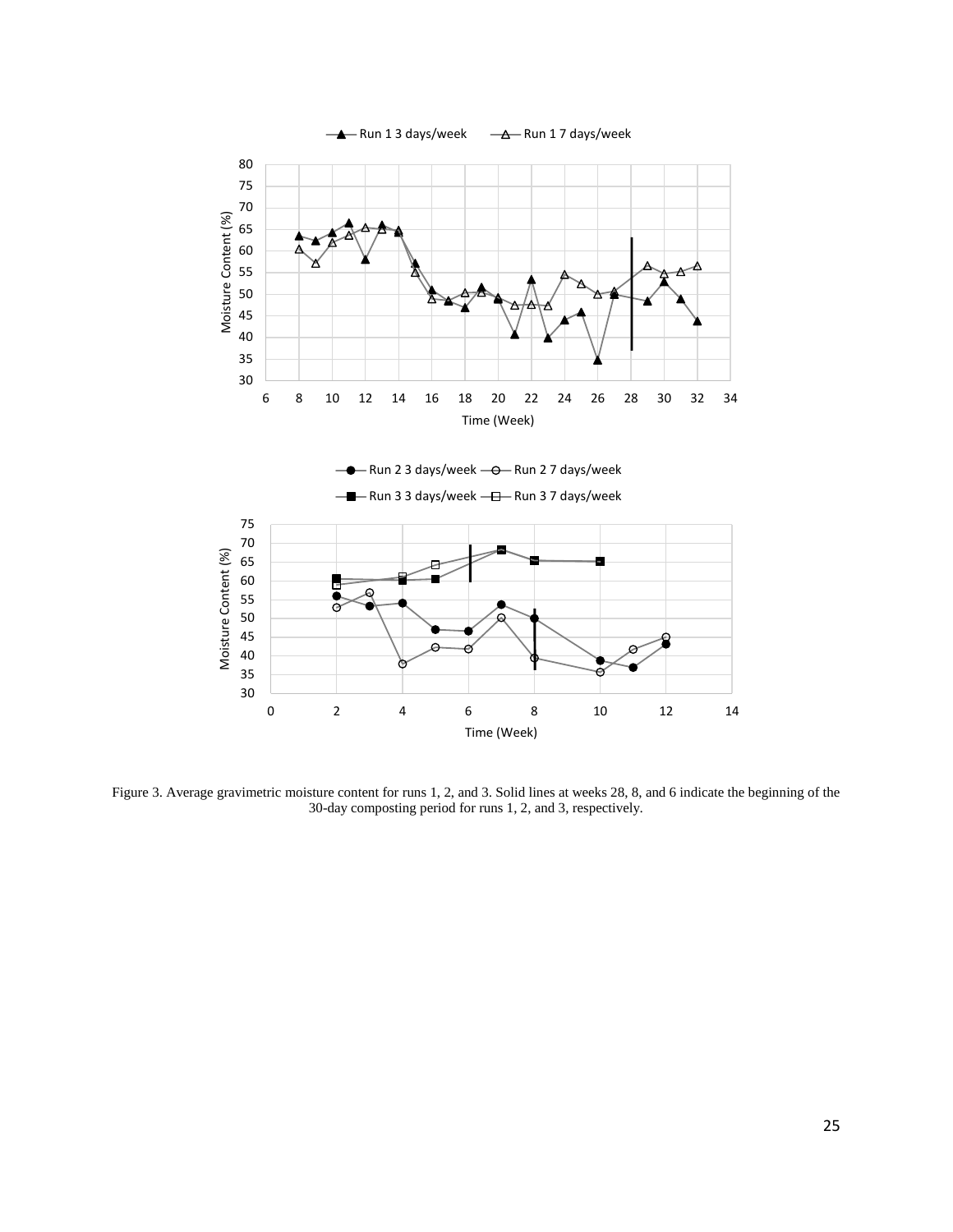

Figure 4. Average pH for runs 1, 2, and 3. Solid lines at weeks 28, 8, and 6 indicate the beginning of the 30-day composting period for runs 1, 2, and 3, respectively.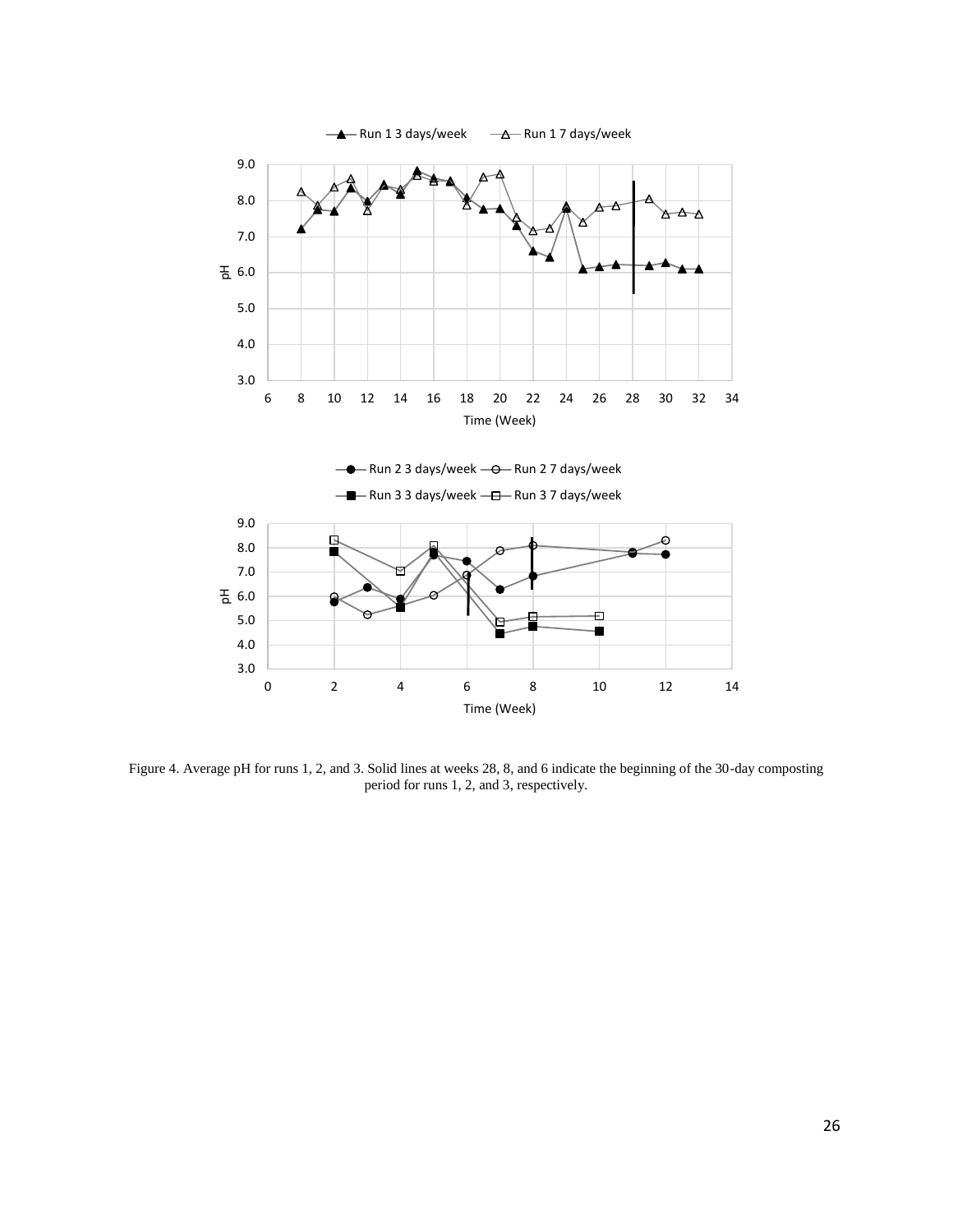#### Acknowledgements

Funding was provided by the Bumpers Honors Program Undergraduate Research and Creative Project grants program and Honors College Undergraduate Research grants program.

Thank you to the Crop, Soil, and Environmental Sciences Club for help with compost operation, the Office for Sustainability and UA Facilities Management for their assistance with logistics, Chartwell's Food Service staff, Jean Tyson Child Development Center staff, and the School of Human Environmental Sciences for providing the food waste for the project, Jason McAfee and Rosalind Dodd for help with data collection, and Dr. Edward Gbur for help with data analysis.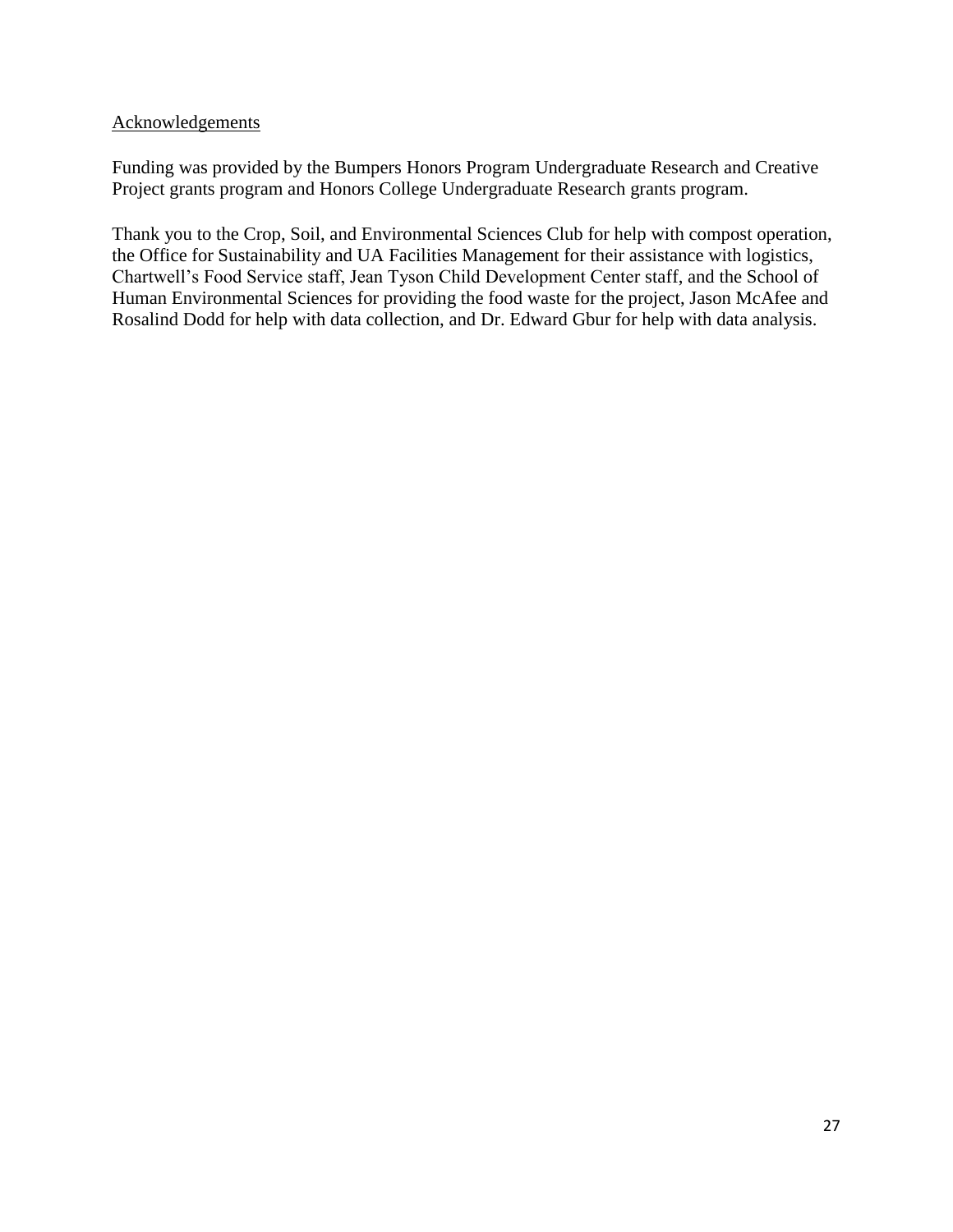- Antil, R.S., and D. Raj. 2012. Chemical and microbiological parameters for the characterization of maturity of composts made from farm and agro-industrial wastes. Arch. Agron. Soil Sci. 58(8): 833-45.
- Brady, N. C., and R. R. Weil. 2002. The nature and properties of soil. 13th ed. Upper Saddle River, NJ: Prentice Hall.
- Chang, J. I., and Y.J. Chen. 2010. Effects of bulking agents on food waste composting. Bioresour. Technol. 101(15): 5917-924.
- Ghani, A., M. Dexter, and K. W. Perrott. 2003. Hot-water extractable carbon in soils: a sensitive measurement for determining impacts of fertilization, grazing and cultivation. Soil Biol. Biochem. 35: 1231-243.
- Guo, R., G. Li, T. Jiang, F. Schuchardt, T. Chen, Y. Zhao, and Y. Shen. 2012. Effect of aeration rate, C/N ratio and moisture content on the stability and maturity of compost. Bioresour. Technol. 112: 171-78.
- Kalamdhad, A. S., and A. A. Kazmi. 2009a. Effects of turning frequency on compost stability and some chemical characteristics in a rotary drum composter. Chemosphere 74: 1327- 334.
- Kalamdhad, A. S., and A. A. Kazmi. 2009b. Rotary drum composting of different organic waste mixtures. Waste Manage Res. 27(2): 129-37.
- Kumar, M., Y. Ou, and J. Lin. 2010. Co-composting of green waste and food waste at low C/N ratio. Waste Manage. 30: 602-09.
- Kim, J., J. Park, B. In, D. Kim, and W. Namkoong. 2008. Evaluation of pilot-scale in-vessel composting for food waste treatment. J. Haz. Mater. 154: 272-77.
- Monson, C. C., and A. Murugappan. 2009. Developing optimal combination of bulking agents in an in-vessel composting of vegetable waste. E-J. Chem. 7(1): 93-100.
- Pepper, I. L., C. P. Gerba, and M. L. Brusseau. 2006. Environmental & pollution science. 2nd ed. Amsterdam: Elsevier/Academic.
- Teague, Z. 2011. Implementing a Food Waste to Compost Program at the University of Arkansas: An Economic Feasibility Analysis. Inquiry. 12: 12-23.